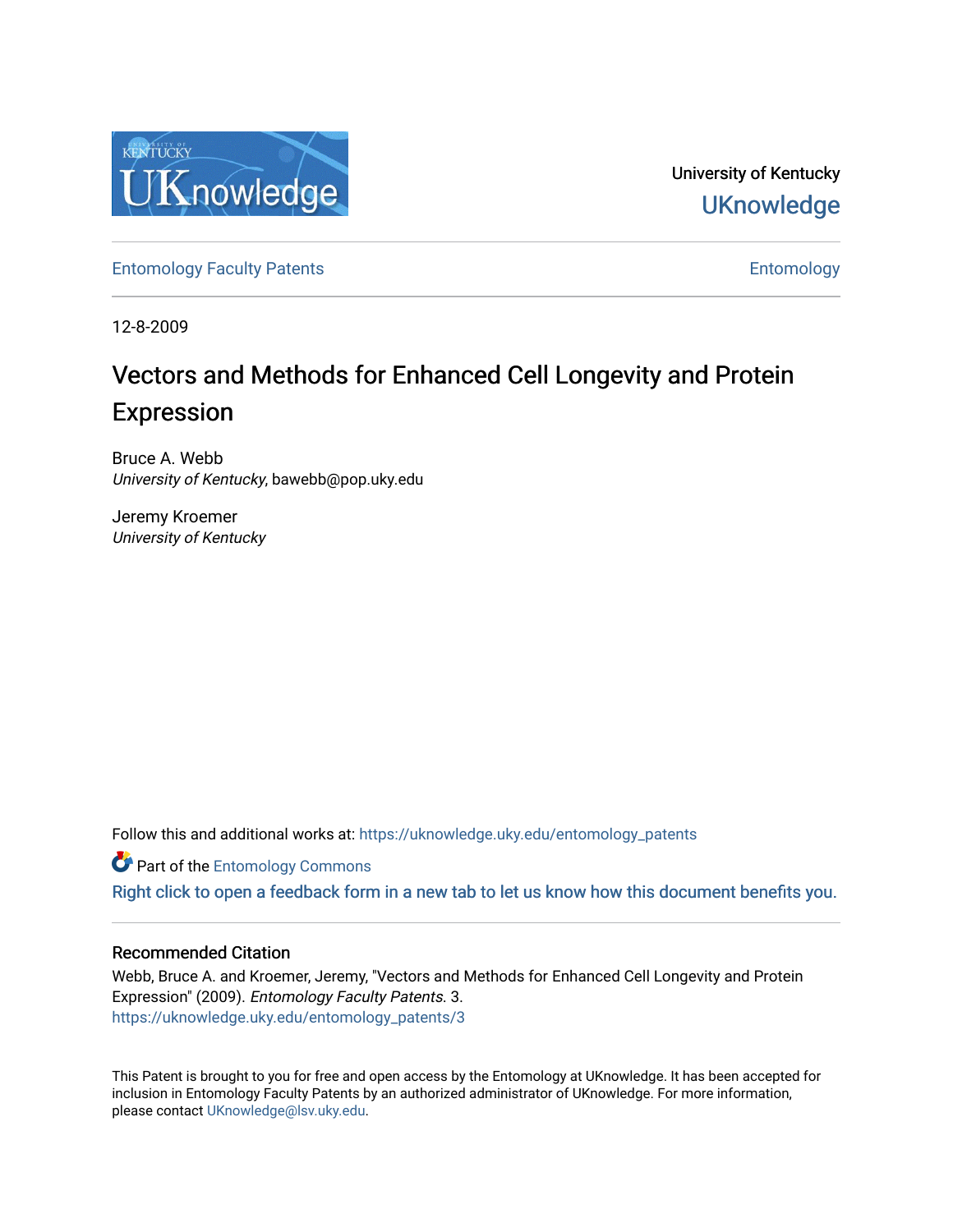

US007629160B2

# c12) United States Patent

## Webb et al.

### (54) VECTORS AND METHODS FOR ENHANCED CELL LONGEVITY AND PROTEIN EXPRESSION

- (75) Inventors: Bruce Allen Webb, Lexington, KY (US); Jeremy Kroemer, Lexington, KY (US)
- (73) Assignee: University of Kentucky Research Foundation, Lexington, KY (US)
- ( \*) Notice: Subject to any disclaimer, the term of this patent is extended or adjusted under 35 U.S.C. 154(b) by 0 days.
- (21) Appl. No.: 11/016,871
- (22) Filed: Dec. 21, 2004

#### (65) Prior Publication Data

US 2006/0134743 Al Jun.22,2006

- (51) Int. Cl. *C12P 21106 C12N 1120 C12N 15100 C07H 21102*  (2006.01) (2006.01) (2006.01) (2006.01)
- (52) U.S. Cl. ............... . 435/252.3; 435/69.1; 435/320.1; 536/23.1
- (58) Field of Classification Search ................ 435/69.1; 514/12 See application file for complete search history.

#### (56) References Cited

#### U.S. PATENT DOCUMENTS

#### 5,827,518 A 10/1998 Webb et al.

#### OTHER PUBLICATIONS

Smith et al., Modification and secretion of human interleukin 2 produced in insect cells by a baculovirus expression vector, Proc. Nat!. Acad. Sci. USA, vol. 82, p. 8404-8408 (Dec. 1985).\*

#### (10) Patent No.: US 7,629,160 B2

#### (45) Date of Patent: Dec. 8, 2009

GenCore version 5.1.6, Result 2 pp. 1-2, Result 2.\*

GenCore vesrion 5.1.6 for SEQ ID No. 1 (pp. 1-2).\* Blissard wt a!., Segment W of Campoletis onorensis virus: expression, gene products, and organization, Virology, 169(1), p. 78-89.\* Webb et a!., GenBank Accession No. AY029396. Campoletis sonorensis ichnovirus, segment P, complete sequence. (Sep. 9, 2002).\*

Volkoff et al., Virology Sep. 1, 2002; 300(2):316-31.

Kroemer. J.A., and Webb, B.A. 2004. Brisbane, Queensland, Australia, submitted Mar. 31, 2004.

Kroemer, J.A., and Webb, B.A. 2004. Montreal, Canada, submitted Jan. 28, 2004.

Cuit and Webb, J.Gen. Virol. (1997) 78:1807=1817.

Soldevilla and Webb, J. Gen. Virol (1998) 77:1379-1388.

Li and Webb, J. Virol. (1994) 68(11);7482-7489.

Dib-Hajj et al., Proc. Natrl. Acad. Soi. (USA) 90: 3765 (1993).

Summers et al., Proc. Natl. Acad. Sci. (USA) 92: 29 (1995).

\* cited by examiner

*Primary Examiner-Christian* L Fronda (74) *Attorney, Agent, or Firm-McDermott* Will & Emery LLP

#### (57) ABSTRACT

It is the object of the current invention to provide methods and compositions relating to the expression of vankyrin proteins in cell lines to increase their viability, longevity and capacity for protein production. The inventors have discovered that the expression of P-ank-1 and  $I^2$ -ank-3 proteins in cell culture has increased the cells' longevity and capacity for endogenous and/or heterologous target protein production. Specifically, the present invention relates to the enhanced expression of endogenous and/or heterologous target proteins/polypeptides in recombinant cells that are also expressing P-ank-1 and/or I 2 -ank-3 protein compared to expression host cells that are not expressing P-ank-1 and/or  $I^2$ -ank-3 protein.

#### 24 Claims, 6 Drawing Sheets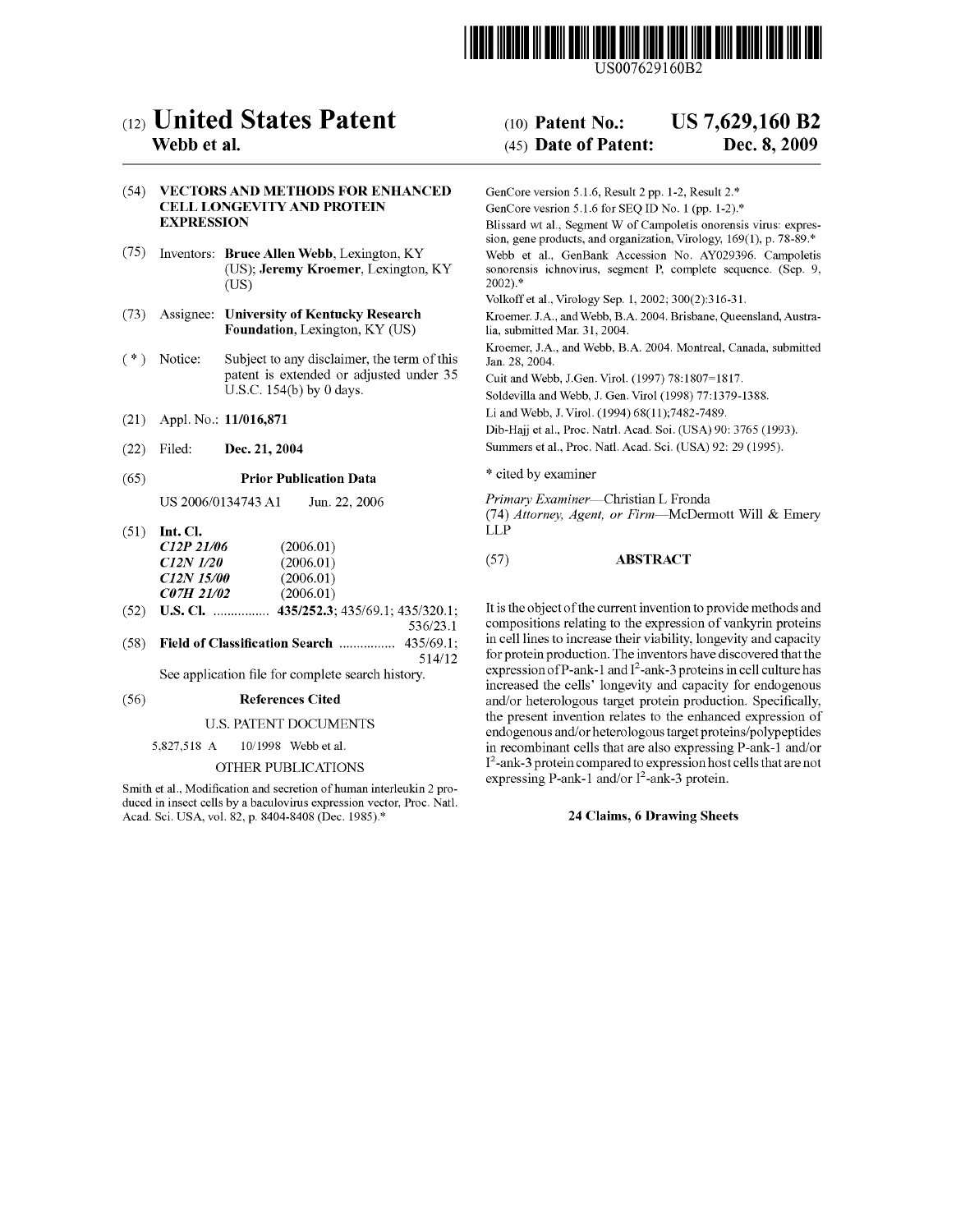

reet 1

0 **1** و

Dec.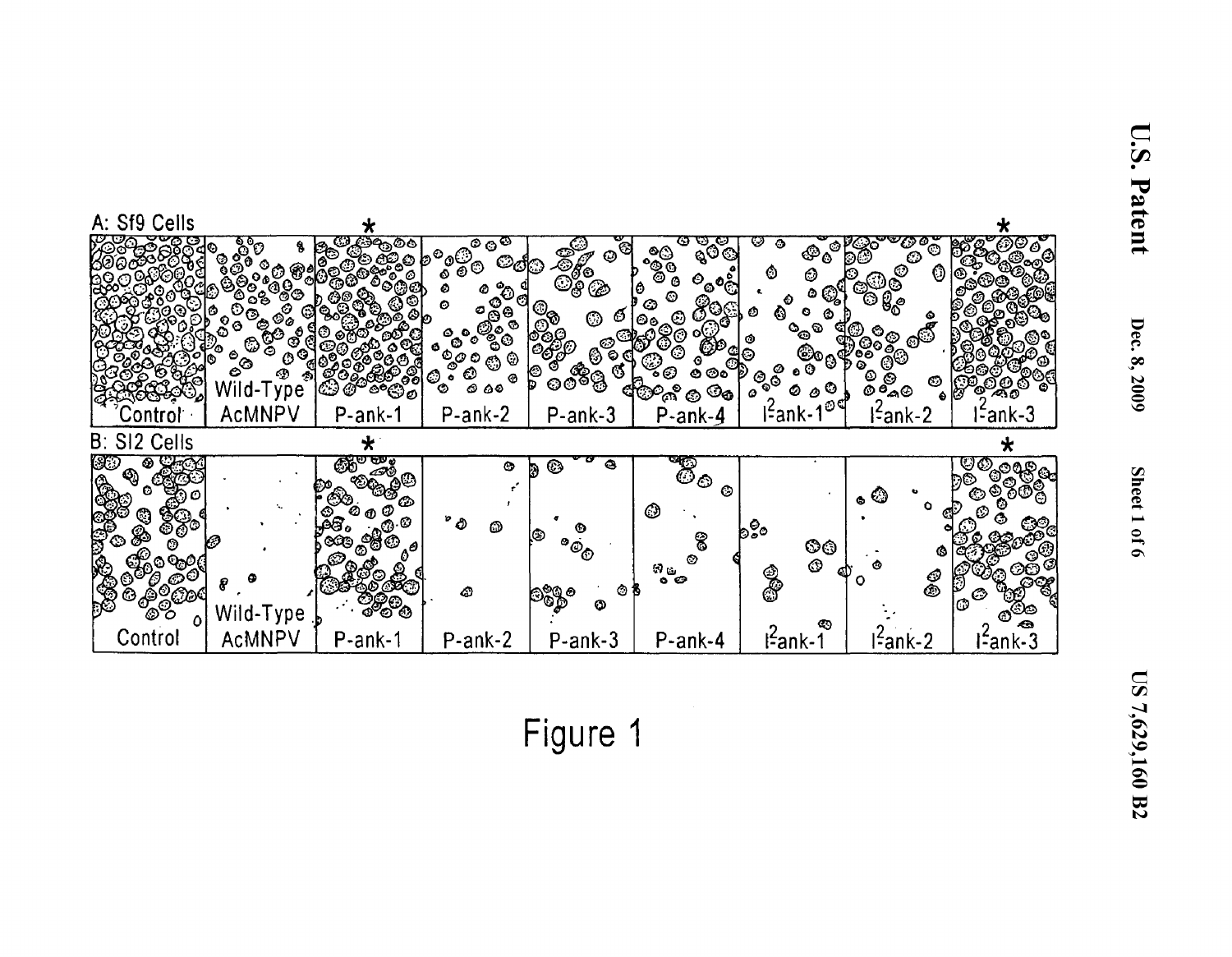|             | М                                       | 1D | 2D | 3D                                          | 4D | 5D                 | 6D      | 7D | Specificity       |
|-------------|-----------------------------------------|----|----|---------------------------------------------|----|--------------------|---------|----|-------------------|
| $P-ank-1$   | $\mathcal{L}^{\text{max}}_{\text{max}}$ |    |    | <u>na as as as as as</u>                    |    |                    |         |    | Fat Body          |
| $P-ank-2$   |                                         |    |    | مسن في في في في                             |    |                    |         |    | Hemocyte/Fat Body |
| $P-ank-3$   |                                         |    |    | <b>Ensures Secondi assure access visito</b> |    |                    |         |    | Hemocyte          |
| $P-ank-4$   |                                         |    |    | County Reveal much                          |    |                    | 2455    |    | Hemocyte          |
| $12$ -ank-1 |                                         |    |    |                                             |    |                    |         |    | Hemocyte          |
| $12$ -ank-2 |                                         |    |    | Annab annab ann an a-mailte                 |    |                    | 332,523 |    | Fat Body/Hemocyte |
| $12$ -ank-3 |                                         |    |    |                                             |    | فسأهمأ فسأفسط فيبا |         |    | Fat Body          |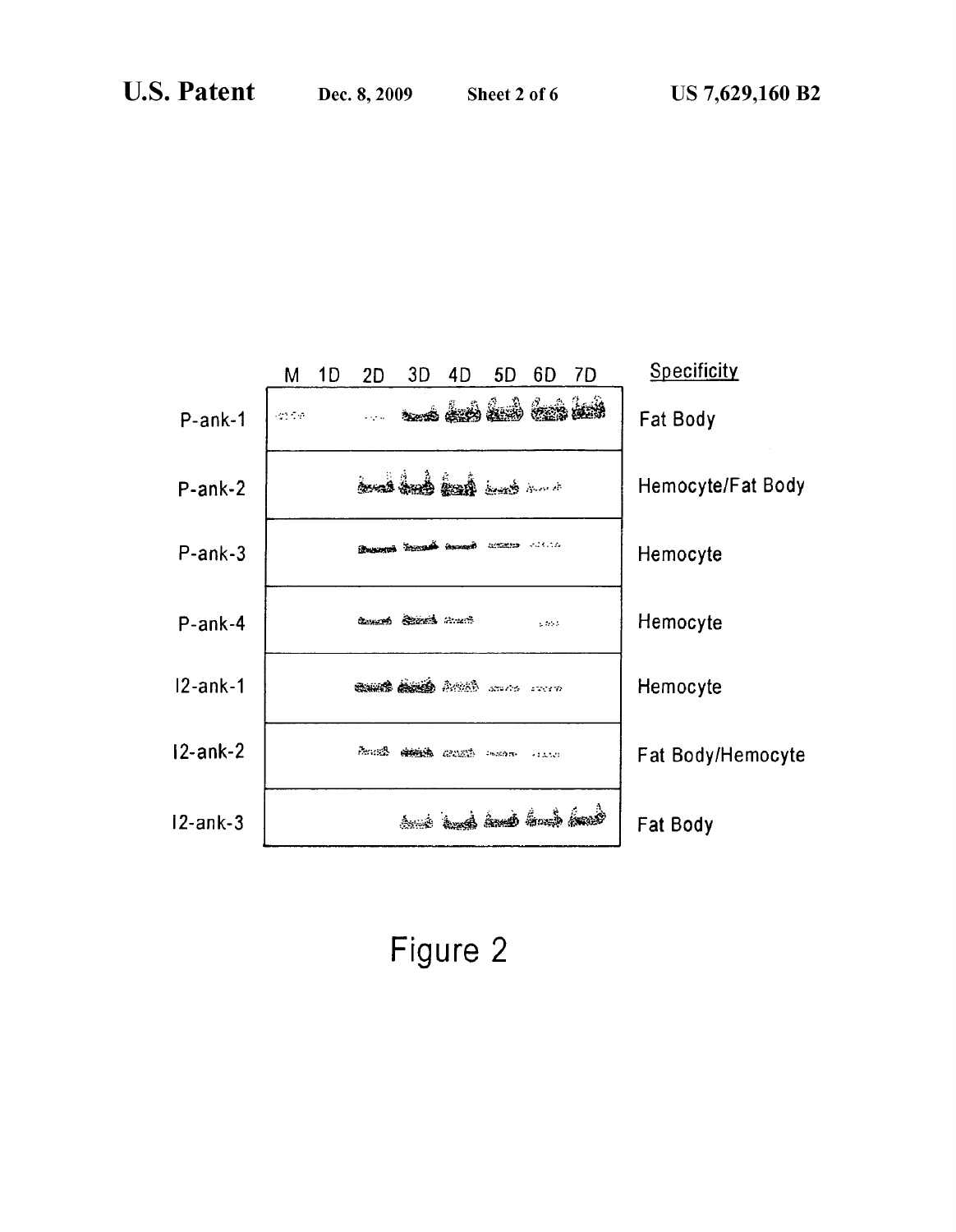# **P-ankyrin-1:** eDNA (SEQ ID NO: 1)

ATGGAGATTTCTCAAATTCGAAAGCTATTCGGTAAAAACCGCGTCACGAAAAATACCATATTTC ACGAGCTTGCCCACGCTGGATCATTGACACTACTGTACCGGGTTCGAGACAACATTGACGAGCC ATGCAGCTCTATCCTGCAAGAGGTTAATGCTGATGGAGACTATAGTATCCATGTG~CGGCAAAG ACGCACCGAGGACAGCTTGCAGTGAGGATCATACAGGTGCTACTAGAGTTAGGGGCAAACCTGA ATGCGAAAGATCGTGTCTGGAACTTTACTGTACTGCATGTCGCAGTTGAGCGAGACGATTACGT CCTCGCAAAGTGGCTGCGCCATCACCCACAAATTGATTTGGATGCAAGAGGTTGGGATGGACTT ACGGCACATGAAACGTCGTTGATAACGTGCAACAAAGAGATGATGGATATTTTCCGAACCGACG GTGTTAACAGAGCCGGTGGTACAGAGCCGAAAGTGAATGAAAGTACATCGAATGACAATCAGCA  $\mathbf{T}$ 

**P-ankyrin-1:** Protein (SEQ ID NO: 2)

MEISQIRKLFGKNRVTKNTIFHELAHAGSLTLLYRVRDNIDEPCSSILQEVNADGDYSIHVAAK THRGQLAVRIIQVLLELGANLNAKDRVWNFTVLHVAVERDDYVLAKWLRHHPQIDLDARGWDGL. TAHETSLITCNKEMMDIFRTDGVNRAGGTEPKVNESTSNDNQH

**1 2 -ankyrin-3:** eDNA (SEQ ID NO: 3)

ATGGAAAATTCTCAAATTGCAAAGCTGTTCGGTACAAACTGGGTCACGAAAAATACCATATTTC ACGAGCTTGCCCACGCTGGATCGTTGACACTTCTTCACCGGGTTCGACACAACATTCAAGAGCC ATGCAGCTCTATCCTGCAAGAGGTTAATGCTAATGGAGACTATAGTATTCATGTGGCGGCAAAA ACGCACCGAGGACAGCTCGCAGTGAGGATCATTCAGATACTACTGGAATTGGGGGCTAATCTGA ATGCAAGAGATCGTGTCTGGAACTTTACTGTACTGCATGTCGCAGTTGAGCGGGAGGATTACGT CCTCACAATGTGGCTGCGCCATCACCCACAAATGGATTTGAATGCGAGAGGTTTCGCTGGACTT ACGGCACATCAAATGGCGTTGATGTCGTGCGACAGAAAGATGATGGATATTTTCCGAACCGACG CTGTATACGGAGCCGGTGGTTCAGAGCCGAAAGTGAATGAAAGTACATCGAATGACAATCAGCA  $\mathbf{T}$ 

**1 2 -ankyrin-3:** Protein (SEQ ID NO: 4)

MENSQIAKLFGTNWVTKNTIFHELAHAGSLTLLHRVRHNIQEPCSSILQEVNANGDYSIHVAAK THRGQLAVRIIQILLELGANLNARDRVWNFTVLHVAVEREDYVLTMWLRHHPQMDLNARGFAGL TAHQMALMSCDRKMMDIFRTDAVYGAGGSEPKVNESTSNDNQH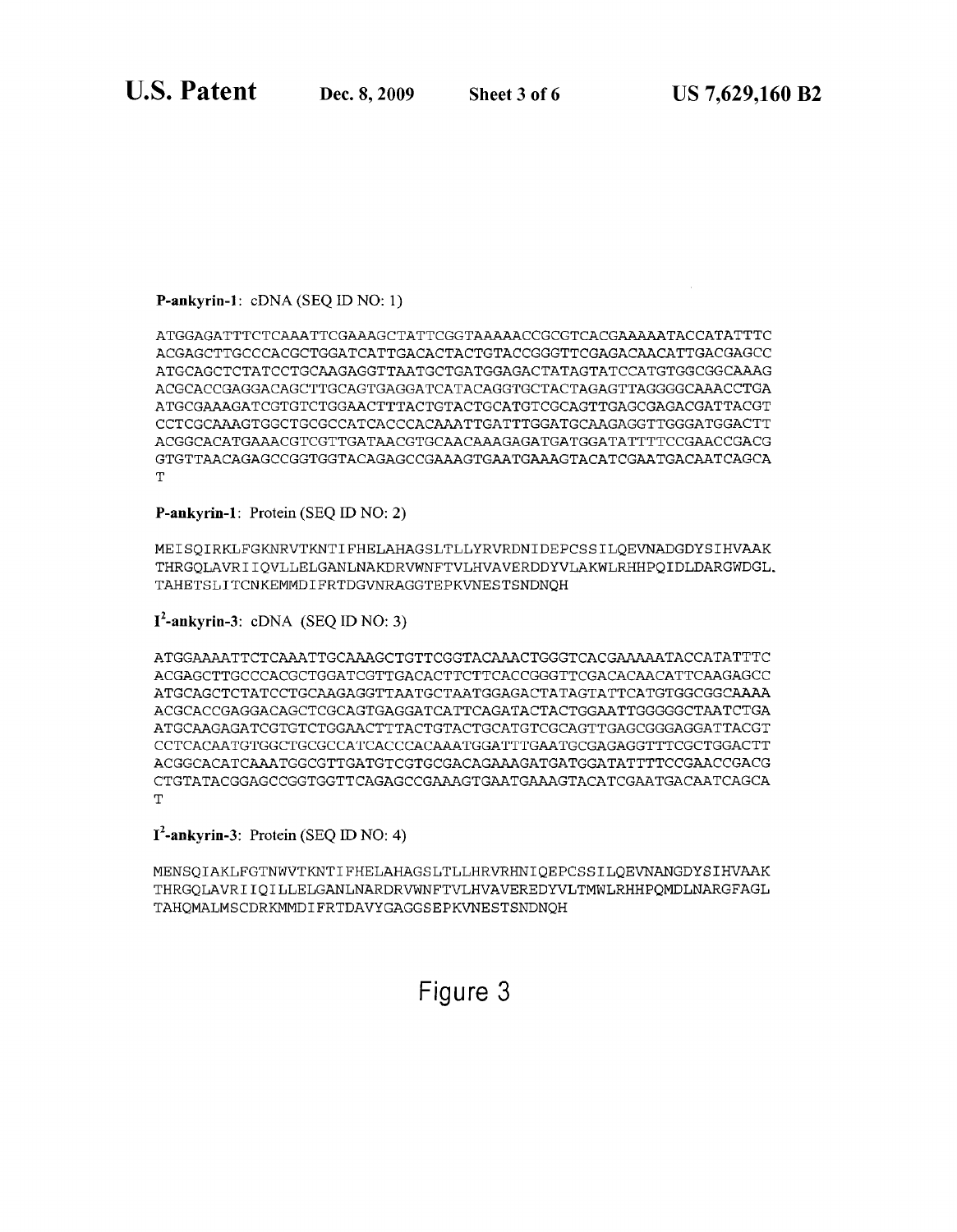| Sf9 Cells   |                                                   |                                                         |                     | Days Post-infection                                             |                                 |                                                  |        |
|-------------|---------------------------------------------------|---------------------------------------------------------|---------------------|-----------------------------------------------------------------|---------------------------------|--------------------------------------------------|--------|
|             | 0D                                                | 1D                                                      | 2D                  | 3D                                                              | 4D                              | 5D                                               | 6D     |
| Control     | 75<br>้8<br>O<br>٥                                | $\overline{a}$<br>0<br>$^{\circ}$<br>$\frac{8}{9}$<br>œ | ٥<br>و ه<br>۰õ<br>o | ه ه ۹<br>o,<br>$\bullet$<br>ಣಿಂ                                 | ۰,<br>ô                         |                                                  | နိုင်္ |
| WT          | ٥                                                 | $\int_{0}^{\infty}$<br>å<br>ه<br>مئ                     | ಔ                   |                                                                 |                                 |                                                  |        |
| P-ank-1     | ٥<br>0.000<br>Ó                                   | $\circ$ °0<br>Δ                                         | م<br>აზ<br>۰<br>D   | ٥<br>$\boldsymbol{q}$<br>$\mathbf{e}_{\mathbf{p}}^{\mathbf{p}}$ | o c<br>$\mathring{\sigma}$<br>o | $\circ_{\circ}$<br>ە                             |        |
| $P-ank-2$   |                                                   | o<br>g                                                  | ٥٥<br>లచి           | ٥<br>ំ                                                          | ૺૺ૰ૢ૾<br>ೢ                      | $\overline{\mathfrak{o}^{\bullet} \mathfrak{o}}$ |        |
| P-ank-3     | ¢<br>ò<br>$\mathfrak{o}_\mathfrak{o}$<br>o        |                                                         |                     | $\overline{a}$                                                  | Ž                               |                                                  |        |
| P-ank-4     | go<br>$\frac{0}{a}$ 00                            |                                                         |                     | $\mathfrak{o}_\mathfrak{o}$                                     |                                 |                                                  | ៓៓៓    |
| $12$ -ank-1 | S<br>ډ<br>$\ddot{\delta}$<br>¢<br>Ð<br>$\circ$    |                                                         |                     |                                                                 |                                 |                                                  |        |
| $12$ -ank-2 | $\circ$<br>$\bullet$<br>$\circ$                   | ిన్<br>60 D                                             |                     |                                                                 | ٥Ò                              |                                                  |        |
| $12$ -ank-3 | $\circ$<br>$\overline{a}$<br>$\circ$<br>$\bullet$ |                                                         |                     |                                                                 | $\ddot{\phantom{a}}$            | 000<br>۰<br>$\frac{1}{\alpha}$                   |        |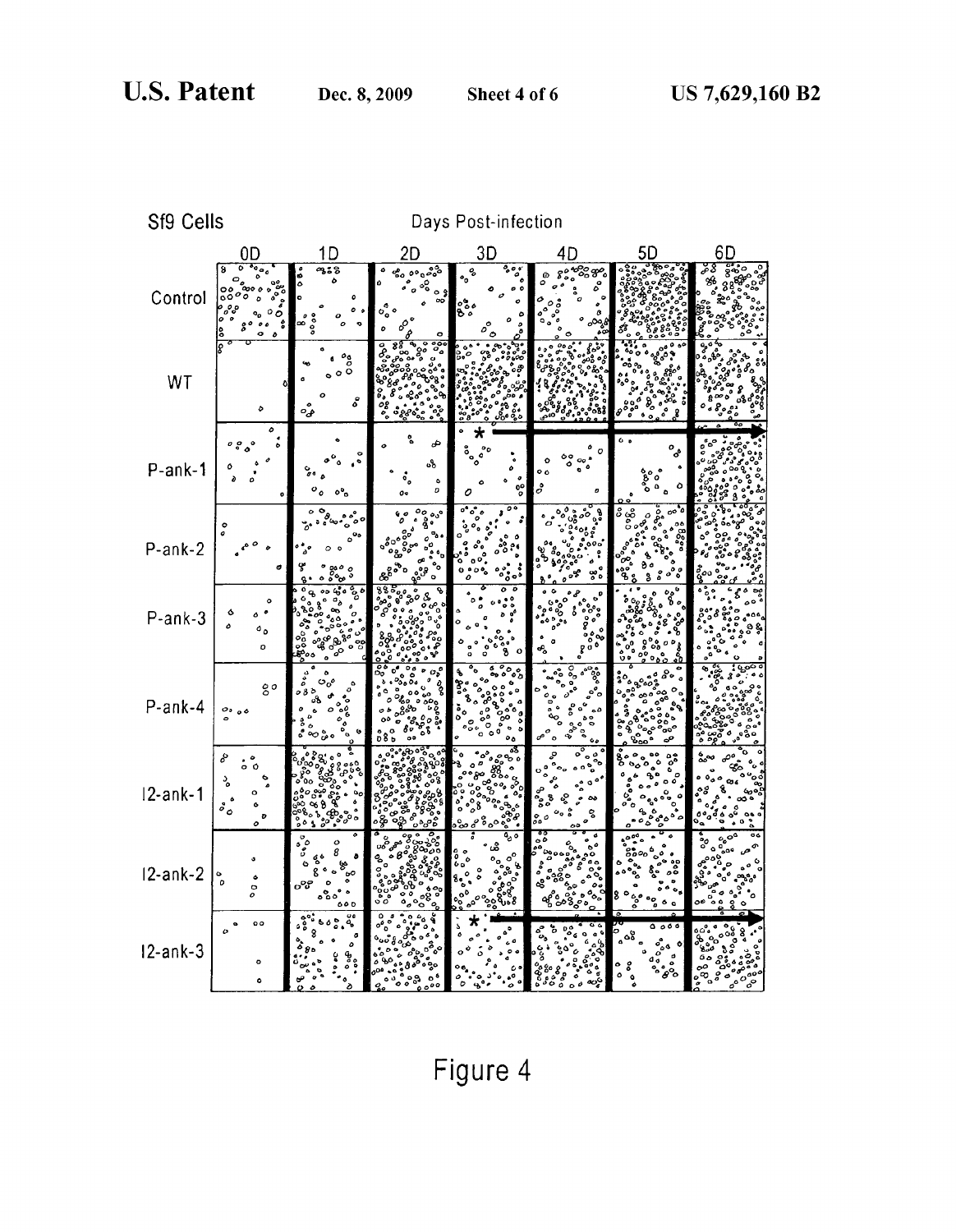|  | SI-2 Cells |
|--|------------|
|--|------------|

Days Post-infection

|             | 0D                                                                                                                     | 1D                                             | 2D                                                                                              | 3D                                                                                                                               | 4D                                                | 5D | 6D              |
|-------------|------------------------------------------------------------------------------------------------------------------------|------------------------------------------------|-------------------------------------------------------------------------------------------------|----------------------------------------------------------------------------------------------------------------------------------|---------------------------------------------------|----|-----------------|
| Control     | $^{\circ}_{\circ}$ $^{\circ}_{\circ}$<br>နီ<br>$\circ \circ$<br>$\overset{\mathbf{o}}{\circ}_{\mathbf{o}}$<br>ه ه<br>o | 8<br>٥<br>$\bullet$                            | o<br>۰۰<br>οō<br>$\circ$                                                                        | $\zeta^{\alpha}$<br>28.B<br>go Ya                                                                                                | 8<br>ó<br>$\overline{a}$<br>နစ္ဆစ္စ<br>$\epsilon$ |    | ٥.              |
| WT          | $\stackrel{\bullet}{\circ}$<br>$\bullet$<br>$\mathbf{o}$<br>0 <sup>0</sup><br>$\circ$<br>$^{\circ}$                    |                                                |                                                                                                 | ٥o<br>-                                                                                                                          |                                                   |    |                 |
| P-ank-1     | ٥<br>o c<br>$\mathbf{A}$                                                                                               |                                                | ष्ट<br>٥ò<br>ð                                                                                  | $\circ$                                                                                                                          |                                                   |    | 6               |
| $P-ank-2$   | ٥<br>۰<br>$\scriptstyle\bullet$ $\scriptstyle\delta$<br>a                                                              | o<br>o                                         | ۵<br>$\circ$ $\stackrel{\circ}{\circ}$<br>o<br>ዔ                                                |                                                                                                                                  | 3<br>$\ddot{\mathbf{0}}$                          |    |                 |
| $P-ank-3$   | ه ه<br>، م                                                                                                             |                                                | ō<br>o                                                                                          | $\bullet$<br><sub>0</sub> 0                                                                                                      |                                                   |    | $\bullet \circ$ |
| P-ank-4     | $\Omega$                                                                                                               | o                                              | å                                                                                               |                                                                                                                                  |                                                   |    | ەرە<br>፟<br>o o |
| $12$ -ank-1 | $\mathcal{O}_{\delta_{\mathcal{O}}}$                                                                                   | $\bullet$<br>,                                 | b                                                                                               | 3٥.<br>ಕ್ಕೆ<br>చించి<br>b                                                                                                        | $\delta$                                          |    |                 |
| $12-ank-2$  | ೲೢಁಁಁ<br>ა ბ<br>$\mathbf{a}$<br>۰                                                                                      | o<br>O<br>υc<br>Ó<br>۰                         | ٩o                                                                                              | $\bullet$ $\bullet$<br>ď                                                                                                         |                                                   |    |                 |
| $12$ -ank-3 | $\bullet$ $\circ$<br>ိႏ<br>ိ                                                                                           | ٩<br>60<br>۰<br>$\frac{5}{2}$<br>$\frac{1}{2}$ | $^{\circ}$ $^{\circ}$ $\circ$<br>ò<br>$\begin{smallmatrix} 0 \\ 0 \\ 0 \end{smallmatrix}$<br>ەە | $\theta$<br>$\overset{\circ}{\circ} \overset{\circ}{\circ} \overset{\circ}{\circ} \overset{\circ}{\circ}$<br>$_{\alpha}^{\circ}$ | o                                                 | g, |                 |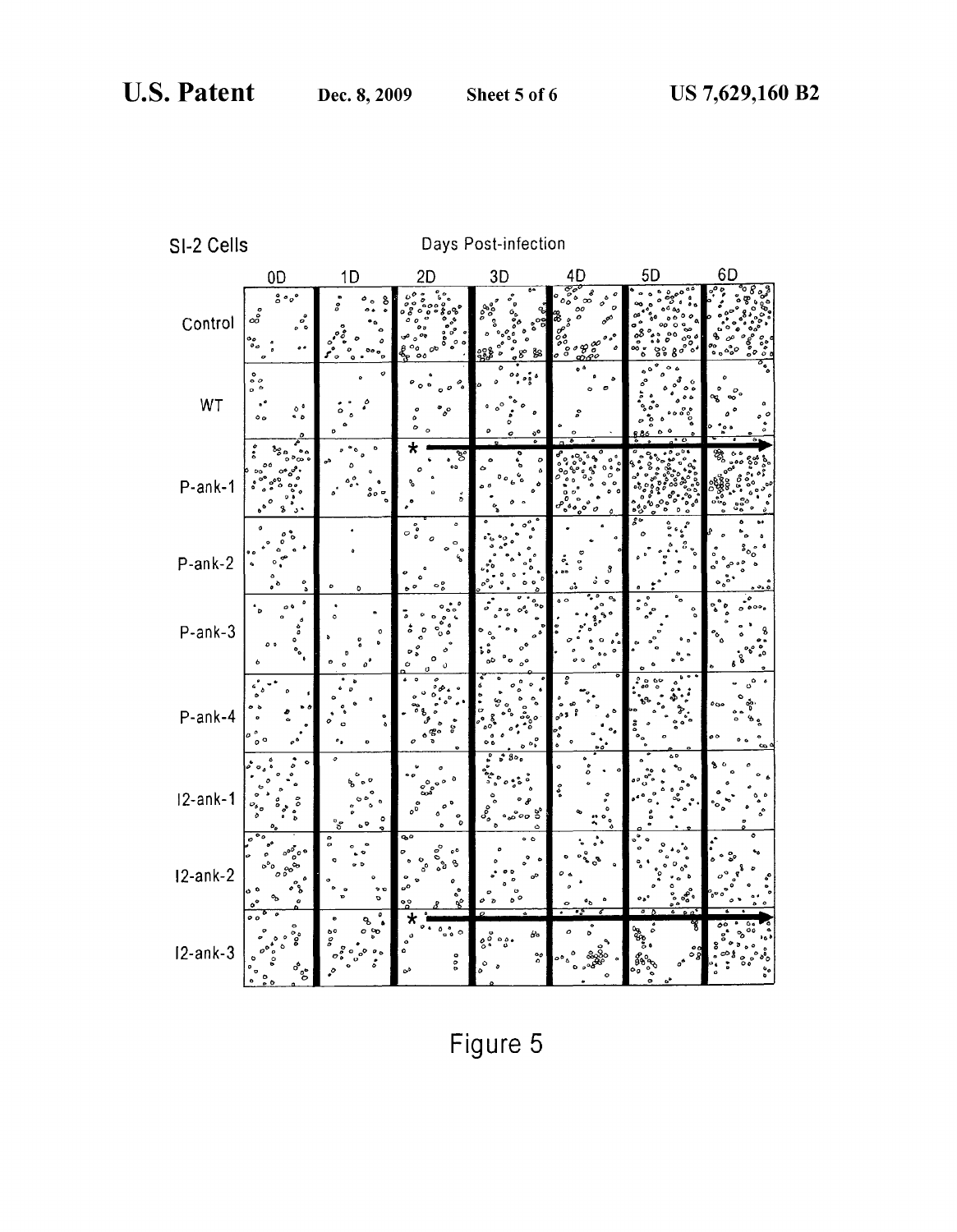|          | Approximate Yields of Vankyrin Proteins off of Nickel-NTA Columns |  |
|----------|-------------------------------------------------------------------|--|
| (QIAGEN) |                                                                   |  |
|          |                                                                   |  |

|                                                      | <b>Average Concentration of Eluted Proteins (from 25mL</b><br>Culture)           | <b>Approximate Yield</b><br>(1L Culture) |
|------------------------------------------------------|----------------------------------------------------------------------------------|------------------------------------------|
| P-ank-1                                              | 1.22 mg/mL (in 2.05mL)                                                           | 100.04 mg/L                              |
| P-ank-2                                              | 0.9035 mg/mL (in 1.50mL)                                                         | 54.21 mg/L                               |
| $P-ank-3$                                            | 1.009 mg/mL (in 1.360mL)                                                         | 54.89 mg/L                               |
| P-ank-4                                              | 0.9904 mg/mL (in 1.500mL)                                                        | 59.42 mg/L                               |
| $12$ -ank-1                                          | 0.9382 mg/mL (in 1.500mL)                                                        | 56.29 mg/L                               |
| $12$ -ank-2                                          | 1.002 mg/mL (in 1.500mL)                                                         | 60.12 mg/L                               |
| $12-ank-3$                                           | 1.18 mg/mL (in 2.050mL)                                                          | 96.76 mg/L                               |
|                                                      |                                                                                  |                                          |
| Approximate purity of eluted proteins: 60-75%        |                                                                                  |                                          |
|                                                      | Proteins were collected 1 day prior to apparent cell lysis in infected Sf9 Cells |                                          |
|                                                      |                                                                                  |                                          |
| Yield Calculation: $1.22$ mg/mL X 2.05 mL = 2.501 mg |                                                                                  |                                          |
|                                                      | 2.501mg/ .025L Culture = 100.04 mg/L                                             |                                          |
|                                                      |                                                                                  |                                          |
|                                                      |                                                                                  |                                          |
|                                                      |                                                                                  |                                          |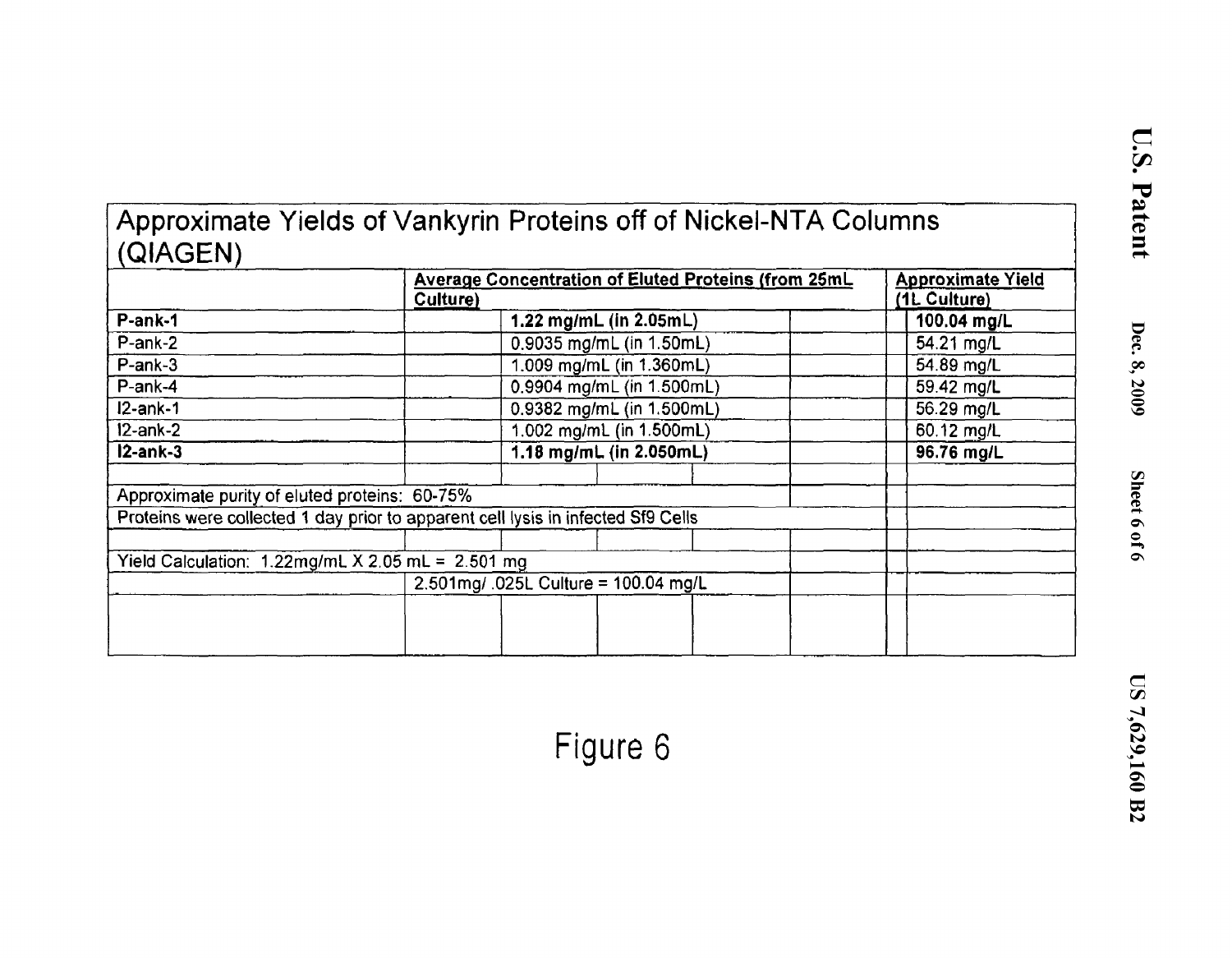10

5

#### **VECTORS AND METHODS FOR ENHANCED CELL LONGEVITY AND PROTEIN EXPRESSION**

### BACKGROUND OF THE INVENTION

1. Field of the Invention

This invention relates to the fields of nucleic acid constructs and cell lines that allow for the increased expression of endogenous or heterologous target protein.

2. Background

The immediate challenge created by the genomics era is the production of the novel proteins to understand their function. Current methods of expressing genes in a mammalian cell include the use of viral vectors, such as those which are 15 derived from retroviruses, adenoviruses, herpes viruses, vaccinia viruses, polio viruses, sindbis viruses, or adena-associated viruses. Other methods of expressing an exogenous gene in a mammalian cell include direct injection of DNA, the use of ligand-DNA conjugates, the use of adenovirus-ligand- <sup>20</sup> DNA conjugates, calcium phosphate precipitation, and methods which utilize a liposome- or polycation-DNA complex.

Due to its advantages in versatility and speed, the Baculovirus Expression Vector System (BEYS) used in conjunction with insect cells has become well-established for the 25 production of proteins, particularly recombinant glycoproteins. Baculovirus mediated protein expression provides correct folding of recombinant protein as well as disulfide bond formation, oligomerization and other important post-translational modifications that impart proper biological activity and 30 function. With regard to protein folding and post-translational processing, insect cells are second only to mammalian cell lines when expressing a eukaryotic protein, for example. The frequent use of baculovirus arises from the relative ease and speed with which a heterologous protein can be expressed on 35 the laboratory scale and the high chance of obtaining a biologically active protein. Insect cells can be grown on serum free media which is an advantage in terms of costs as well as of biosafety. For large scale culture, conditions have been developed which meet the special requirements of insect 40 cells.

In nature, baculoviruses are double-stranded DNA-containing viruses that infect a variety of different insect species. The nuclear polyhedrosis viruses, which comprise subgroup A of the Family Baculoviridae, induce the formation of paracrystalline occlusion bodies in the nuclei of infected host cells. These occlusion bodies are composed primarily of a single viral protein which is expressed at very high levels (polyhedrin). In later stages of the infection cycle, polyhedrin may account for more than 50% of the total protein in an infected cell. The polyhedrin gene has been cloned and sequenced and its unique features have provided the basis for the development of a series of baculovirus expression vectors (BEYs: Summers, M.D. and Smith, G. E., TAES Bull. 1555 (1987); Luckow, V. A. and Summers, M. D., Biotechnology 55 6:47-55 (1988); Miller, L. K., Ann. Rev. Microbial. 42:177- 179 (1988); U.S. Pat. No. 4,745,051, G. E. Smith and M.D. Summers (Filed May 27, 1983; Issued May 17, 1988)).

sequence for polyhedrin has been replaced with the coding 60 sequence for a desired protein. In general, this approach involves the construction and isolation of recombinant baculoviruses in which the coding sequence for the chosen gene has been inserted behind the promoter for the nonessential polyhedrin viral gene (Pennica, et al, Mol. Cell. Biol. 4:399- 65 406 (1984); Smith, et al, L. Virol. 46:584-593 (1983); Smith, G. E. and M. D. Summers, Mol. Cell. Biol. 3:2156-2165 parasitic relationship.

(1983). Several advantages may exist when employing the BEY system. One of these advantages is the strong polyhedrin promoter which directs a high level of expression of the inserted heterologous nucleic acid encoding the target polypeptide. The newly expressed heterologous target protein accumulates in large amounts within these infected insect cells. Thus, as a result of the relative strength of the polyhedrin promoter, many different gene inserts can be expressed at very high levels.

In addition to providing a high expression level, another advantage of the BEY system is the ease with which these baculoviruses are produced and identified. This process begins by co-transfecting wild -type viral DNA and a "transfer vector" into susceptible host cells. A transfer vector is defined as a bacterial plasmid which contains a desired gene directly 3' to the polyhedrin promoter, as well as long viral sequences flanking the promoter on the 5' side. During cotransfection, homologous recombination occuring between viral and transfer vector DNA will produce a small percentage of viral genomes in which the polyhedrin gene has been replaced by the desired heterologous nucleic acid encoding the target polypeptide (0.1-5.0% ). The wild-type progeny can be differentiated from the recombinant progeny by a conventional viral plaque assay. Recombinants in which the polyhedrin gene has been replaced, can be identified by their occlusionnegative plaque phenotype observed in a background of occlusion-positive wild-type plaques.

Because the polyhedrin gene is a non-essential gene for productive viral infection, another advantage of baculovirus expression vectors is that the recombinants are viable, helperindependent viruses. Also, baculoviruses only infect Lepidopteran insects; thus, they are noninfectious for vertebrates, and are, therefore, relatively safe genetic manipulation agents.

Notwithstanding the successes of BEYS and other systems for expression of heterologous proteins in insect and mammalian cell culture, maintenance of the viability of transformed or transfected cell cultures remains a capricious undertaking. Many laboratories refer to tissue culture as a "black art," due to the numerous variables that make it difficult to determine solutions when problems arise. An intensive and time-consuming systematic approach that examines the symptoms and meticulously retraces each step in the culture process is usually required to identify the material or critical procedure that has created the viability issue. Problems such as poor cell growth and abnormal morphology can result from materials that are poor quality, inappropriate, compromised, or contaminated and/or equipment that must be re-calibrated or re-setup to comply with manufacturer usage. Perhaps most frustrating, cells of different lots may react differently to standardized media and serum supplements resulting in unexpected toxicity or nutritional deficiency. Therefore, much of the time and expense invested in preparation of protein expression vectors may be lost when a protein production facility experiences difficulty in optimizing cell culture protein production conditions. As such it would be of great economic benefit to provide a generalized agent to a cell line BEVs are recombinant baculoviruses in which the coding to increase its viability, longevity and protein production capacity.

> Insects, like other animals, have effective immune systems to combat both biotic and abiotic foreign invasion. Interestingly, endoparasitic insects spend a part of their life cycle inside the body of other insect hosts. Considerable effort has been expended investigating the mechanism by which these endoparasitic insects avoid the host immune system in this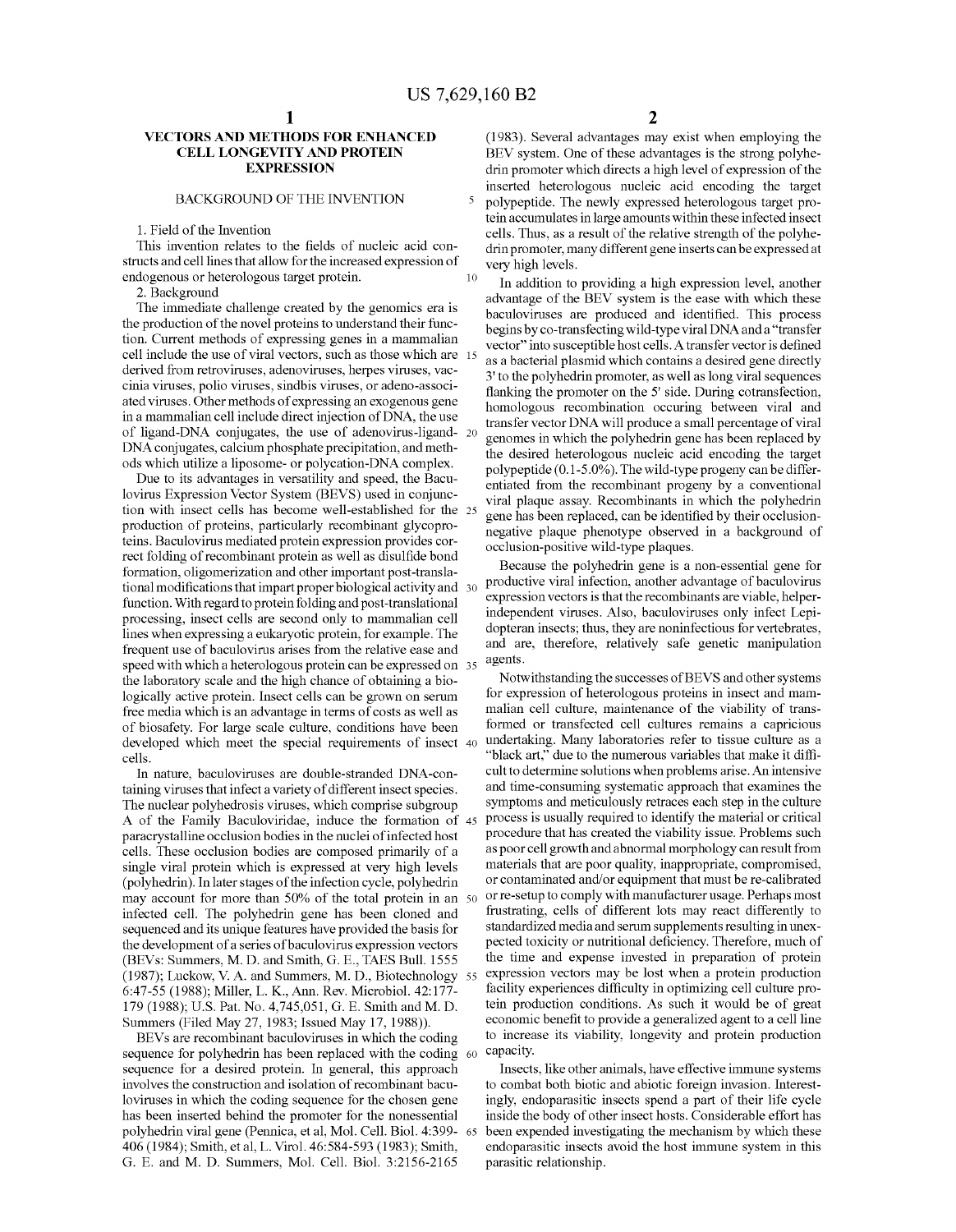One well characterized parasitoid-host system in which there is immune system evasion is that of the endoparasitic wasp *Campoletis sonorensis* and its host, the tobacco budworm *Heliothis virescens.* In investigating how immunosuppression is regulated in this system, it became apparent that a group of wasp viruses, known generically as polydnaviruses (PDVs), play a role in the suppression of the host immune system. Bracoviruses (BVs) and ichnoviruses (IVs) are the two main parasitic wasp associated PDVs. It is known that during oviposition, the endoparasitic insect, for example C. 10 *sonorensis,* injects not only eggs but also polydnavirus and oviduct proteins. Shortly thereafter, the host insect immune system begins to show evidence of altered activity and the endoparasitoid eggs remain free from encapsulation. The precise mechanism of this immune suppression is not presently 15 understood.

The WHv1.0, WHv1.6 and VHv1.1 genes of C. *sonorensis*  polydnavirus (CsPDV) have been cloned and sequenced. These genes are described as members of a polydnavirus "cysteine-rich" gene family. (Dib-Hajj et a!., Proc. Nat!. 20 Acad. Sci. (USA) 90: 3765 (1993)). It has been conjectured that these genes may play a role in preventing the recognition of foreign objects and/or the normal response of components of the immune system. (Summers et al., Proc. Natl. Acad. Sci. (USA) 92: 29 (1995)). Indeed, the VHv 1.1 gene product of 25 the C. *sonorensis* polydnavirus has been implicated in the inhibition of the cellular immune response. This 30 kDa protein is shown by indirect immunofluorescence to bind both granulocytes and plasmatocytes and is thought to inhibit encapsulation. (Li et al., J. Virol., 68: 7482 (1994)).

Recent PDV genome sequencing projects have revealed a novel family of closely related genes that exist in several genomes including, but not limited to, the C. *sonorensis* IV (CsiV) *Hyposoter fugitivus* IV (HfiV), *Glyptafumiferana IV*  (GfiV), *Microplitis demolitor* BV (MdBV), *Cotesia congre-* 35 *gata* BV (CcBV), *Glyptapanteles indiensis* BV (GiBV), and *Toxoneuron nigriceps* BV (TnBV) genomes. This family of genes has been named vankyrins as their open reading frames (ORFs) encode proteins almost exclusively made up of ankyrin repeat domains. The PDV ankyrin repeat-carrying 40 enhancing longevity of a cell line producing a target protein proteins show significant identity to the ankyrin repeats of the  $I\kappa\beta$  family of transcription factor inhibitors suggesting that they disrupt intracellular NF- $\kappa\beta$  mediated signal transduction cascades known to play a role in both vertebrate and invertebrate immune responses. There are seven vankyrin ORFs 45 encoded by the CsiV genome.

The inventors have discovered that the expression of two CsiV vankyrins from a heterologous expression vector system increases the vitality, longevity, and therefore the protein productive capacity of cells in culture.

All references cited herein are hereby incorporated by reference in their entirety for all purposes.

#### SUMMARY OF THE INVENTION

One aspect of the invention relates to a vankyrin expression vector comprising a nucleic acid encoding the polypeptide of SEQ ID NO: 2. Another aspect of the invention relates to a vankyrin expression vector comprising a nucleic acid encoding the polypeptide of SEQ ID NO: **4.** Yet another aspect of 60 nature, and not as restrictive. the invention relates to a vankyrin expression vector comprising a nucleic acid that hybridizes to the nucleic acid of SEQ ID NO: **1** under stringent conditions wherein the nucleic acid encodes a polypeptide capable of enhancing longevity and/or protein production of a cell line in which it is expressed. A 65 further aspect of the invention relates to a vankyrin expression vector comprising a nucleic acid that hybridizes to the nucleic

**4** 

acid of SEQ ID NO: 3 under stringent conditions wherein the nucleic acid encodes a polypeptide capable of enhancing longevity and/or protein production of a cell line in which it is expressed. Another aspect of the invention relates to a vankyrin expression vector comprising a nucleic acid of SEQ ID NO: **1.** Yet another aspect relates to a vankyrin expression vector comprising a nucleic acid of SEQ ID NO: 3.

Another aspect of the invention relates to a recombinant cell comprising a first nucleic acid selected from the group consisting of a nucleic acid encoding the polypeptide of SEQ ID NO: 2 a nucleic acid that hybridizes to the nucleic acid of SEQ ID NO: **1** under stringent conditions wherein the nucleic acid encodes a polypeptide capable of enhancing longevity and/or protein production of a cell line in which it is expressed; and a nucleic acid of SEQ ID NO: **1;** and/or a second nucleic acid selected from the group consisting of: a nucleic acid encoding the polypeptide of SEQ ID NO: **4;** a nucleic acid that hybridizes to the nucleic acid of SEQ ID NO: 3 under stringent conditions wherein the nucleic acid encodes a polypeptide capable of enhancing longevity and/or protein production of a cell line in which it is expressed; and a nucleic acid of SEQ ID NO: 3.

Another aspect of the invention relates to a method of enhancing target protein production of a cell line producing a target protein comprising transforming cells of the cell line with a vankyrin expression vector, growing the cell line; and isolating the target protein from the cell line.

Another aspect of the invention relates to a method of generating a recombinant cell line capable of enhanced target protein production comprising transforming a cell line with a heterologous nucleic acid encoding and driving the expression of a target protein; and transforming cells of the cell line with a vankyrin expression.

Yet another aspect of the invention relates to a method of generating a recombinant target protein-producing cell line capable of enhanced target protein production comprising constructing a vankyrin expression vector and transforming cells of the cell line with the vankyrin expression vector.

Another aspect of the invention relates to a method of comprising transforming cells of the cell line with a vankyrin expression vector, to obtain a transformed cell line producing a target protein; growing the transformed cell line producing a target protein longer than a the cell line not transformed with the vector.

Additional advantages of the present invention will become readily apparent to those skilled in this art from the following detailed description, wherein only the preferred embodiment of the invention is shown and described, simply by way of illustration of the best mode contemplated of carrying out the invention. As will be realized, the invention is capable of other and different embodiments, and its several details are capable of modifications in various obvious respects, all without departing from the invention. The 55 present invention may be practiced without some or all of these specific details. In other instances, well known process operations have not been described in detail, in order not to unnecessarily obscure the present invention. Accordingly, the drawings and description are to be regarded as illustrative in

#### BRIEF DESCRIPTION OF THE DRAWINGS

FIG. **1.** Morphology of 4-day post infected **(4** d p.i.) Sf9 (panel A) and S1-2 (panel B) cells exposed to recombinant AcMNPV's expressing CsiV vankyrin proteins. Cells infected with recombinant viruses expressing fat body spe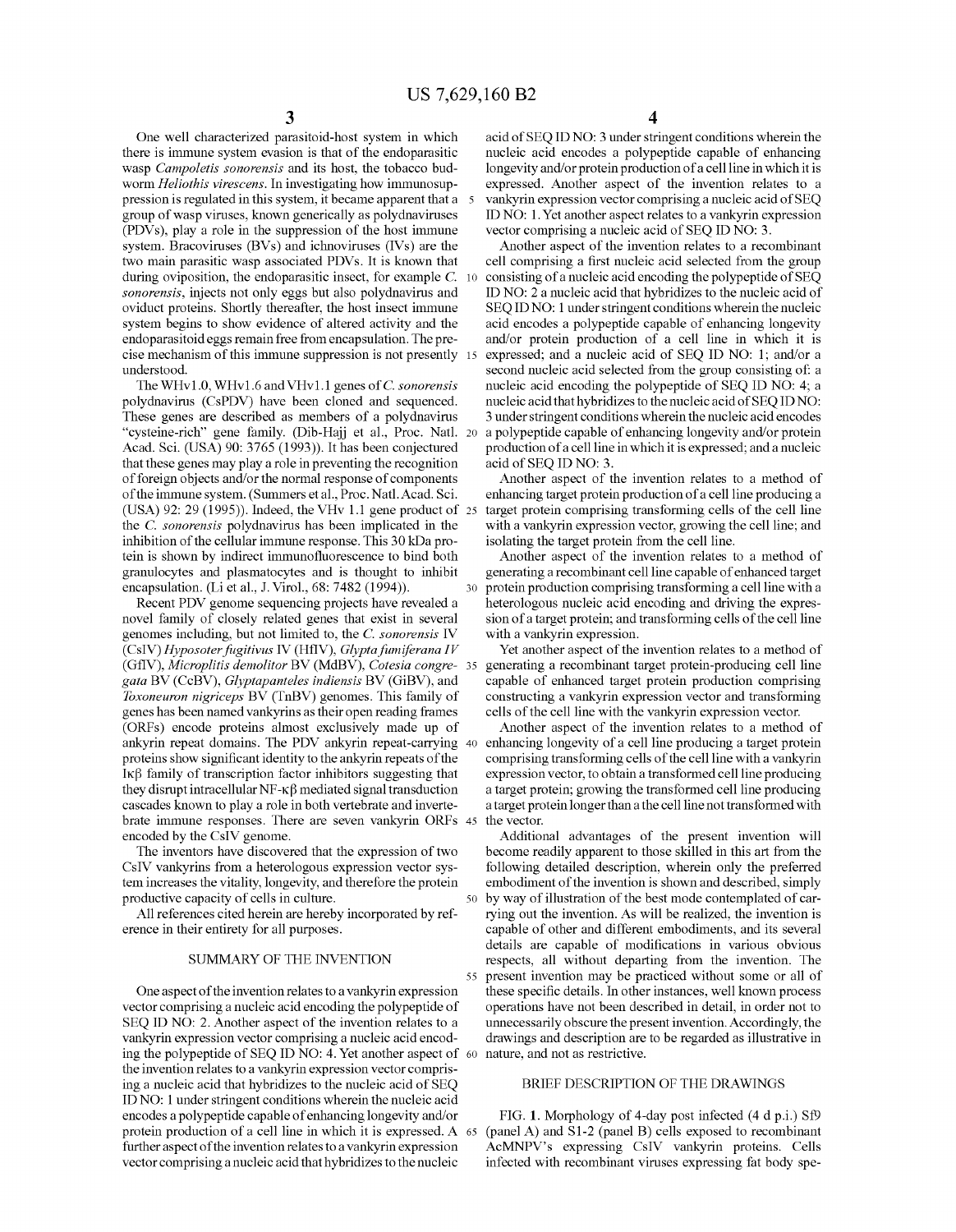cific P-ank-1 and  $I^2$ -ank-3 proteins (asterisks) are more stable and resemble non-infected cells at 4 d p.i. Cells exposed to recombinant viruses expressing the remaining CsiV genes undergo apoptosis and lysis by 4 d p.i. and resemble cells infected with wild type AcMNPV. 40x magnification.

FIG. 2. Protein expression is extended in Sf9 cells infected with recombinant AcMNPV expressing Fat-Body specific CsIV ankyrin genes P-ank-1 and  $I^2$ -ank-3. Western blots represent detection of proteins in freshly overlayed culture media presented to cells at each subsequent day following infection. The CsiV vankyrin genes are intracellular proteins and lack secretory signals, thus protein detected in the media overlay is the result of that released by cell lysis or rupture following infection. Delayed detection of proteins from P-ank-1 and I 2 -ank-3 viruses until day 3 p.i. is resultant of the enhanced longevity of Sf9 cells occurring early during infection by these viruses (as evidenced in FIG. 1).

FIG. 3. The cDNA and amino acid sequences of P-ank-1 (SEQ ID NO: 1 and 3, respectively) and  $I^2$ -ank-3 (SEQ ID NO: 2 and 4, respectively).

FIG. 4. Morphology of Sf9 cells exposed to recombinant AcMNPV's expressing CsiV vankyrin proteins over time. Cells infected with recombinant viruses expressing fat body specific P-ank-1 and  $I^2$ -ank-3 proteins (asterisks) are more stable and increase the longevity of the cells through 6 days  $(6\;25)$ D) post infection such that they resemble non-transfected control cells. Cells exposed to recombinant viruses expressing the remaining CsiV genes undergo apoptosis and lysis by 4 d p.i. and resemble cells infected with wild type AcMNPV. 40x magnification.

FIG. 5. Morphology of S1-2 cells exposed to recombinant AcMNPV's expressing CsiV vankyrin proteins over time. Cells infected with recombinant viruses expressing fat body specific P-ank-1 and  $I^2$ -ank-3 proteins (asterisks) are more stable and maintain the vitality of the cells through 6 days (6 35) D) post infection such that they resemble non-transfected control cells. Cells exposed to recombinant viruses expressing the remaining CsiV genes undergo apoptosis and lysis by 4 d p.i. and resemble cells infected with wild type AcMNPV. 40x magnification.

FIG. 6. Shows the yield of recombinant vankyrin protein produced in cells infected by different recombinant AcMN-PVs. A cell line was infected with different recombinant AcMNPVs encoding different vankyrin proteins. Next, the vankyrin protein encoded by the each differing recombinant 45 AcMNPV was isolated and quantified. The inventors note that cells infected by recombinant AcMNPVs encoding P-ank-1 and  $I^2$ -ank-3 produced significantly larger quantities of their encoded CsIV vankyrin proteins, i.e., P-ank-1 and I<sup>2</sup>-ank-3 protein, respectively, than cells transgenically expressing the other CsiV vankyrin proteins.

### DETAILED DESCRIPTION OF THE INVENTION

It is an object of the current invention to provide methods 55 and compositions relating to the expression of vankyrin proteins in cell lines to increase their viability, longevity and capacity for protein production. The vankyrin gene family comprises 7 genes on CsIV genome segments P and I<sup>2</sup>. Each vankyrin gene encodes an open reading frame of about 500 bp possessing 4 ankyrin repeat protein motifs. The vankyrin protein motifs show significant identities to ankyrin motifs of Cactus, the *Drosophila* IKB protein. MdBV and CsiV vankyrin genes align with the 4 C-terminal ankyrin repeat domains of IKBs but lack N-terminal repeats that function to mask nuclear localization signals (NLS) and sequester uninduced NF -KB dimers in the cytoplasm.

The seven vankyrin genes are  $I^2$ -ank-1,  $I^2$ -ank-2,  $I^2$ -ank-3, P-ank-1, P-ank-2, P-ank-3 and P-ank-4. The inventors have discovered that the expression of P-ank-1 and  $I^2$ -ank-3 proteins in cell culture has increased the cells' viability, longevity and, therefore, capacity for endogenous and/or heterologous target protein production. Specifically, the present invention relates to the enhanced expression of endogenous and/or heterologous target proteins/polypeptides in recombinant cells that are also expressing P-ank-1 and/or  $I^2$ -ank-3 protein compared to expression host cells that are not expressing P-ank-1 and/or  $I^2$ -ank-3 protein.

Before describing the invention in greater detail the following definitions are set forth to illustrate and define the meaning and scope of the terms used to describe the invention herein:

The term "nucleic acid molecule" is meant to include DNA, RNA and mixed DNA-RNA sequences. In addition to the typically found A, T, U, G and C residues, a nucleic acid molecule may also include related residues such as, for 20 example, inosine (I).

The term "polynucleotide" or "oligonucleotide" as used herein refers to a polymeric form of nucleotides of any length, either ribonucleotides or deoxyribonucleotides. This term refers only to the primary structure of the molecule. Thus, this term includes double and single stranded DNA, triplex DNA, as well as double and single stranded RNA. It also includes modified, for example, by methylation and/or by capping, and unmodified forms of the polynucleotide.

The term "promoter region" refers to a DNA sequence that functions to control the transcription of one or more nucleic acid sequences, located upstream with respect to the direction of transcription of the transcription initiation site of the gene, and is structurally identified by the presence of a binding site for DNA-dependent RNA polymerase, transcription initiation sites and any other DNA sequences, including, but not limited to transcription factor binding sites, repressor and activator protein binding sites, calcium or cAMP responsive sites, and any other nucleotide sequences known to act directly or indirectly to regulate transcription from the pro-40 mater.

The term "heterologous DNA" or "heterologous RNA" refers to DNA or RNA that does not occur naturally as part of the genome or DNA or RNA sequence in which it is present, or in which it is found, a cell or location or locations in the genome or DNA or RNA sequence that differs from that which it is in found in nature. Heterologous DNA or RNA is not endogenous to the cell into which it is introduced, but has been obtained from another cell or synthetically or recombinantly produced. Generally, though not necessarily, such 50 DNA encodes RNA and protein not normally produced by the cell in which the DNA is transcribed or expressed. Similarly exogenous RNA encodes protein not normally expressed in the cell in which the exogenous RNA is present. Heterologous DNA or RNA may also be referred to as foreign DNA or RNA. Any DNA or RNA that one of skill in the art would recognize as heterologous or foreign to the cell in which it is expressed is herein encompassed by the term heterologous DNA or heterologous RNA. Examples of heterologous DNA include, but are not limited to, DNA that encodes a protein, polypeptide, reporter nucleic acid sequence, transcriptional or translational regulatory sequences, selectable or traceable marker protein, such as a protein that confers drug resistance, RNA including mRNA and antisense RNA, and ribozymes.

The term "recombinant polynucleotide" as used herein 65 refers to a polynucleotide of genomic, eDNA, semisynthetic or synthetic origin which, by virtue of its origin or manipulation: (1) is not associated with all or a portion of the poly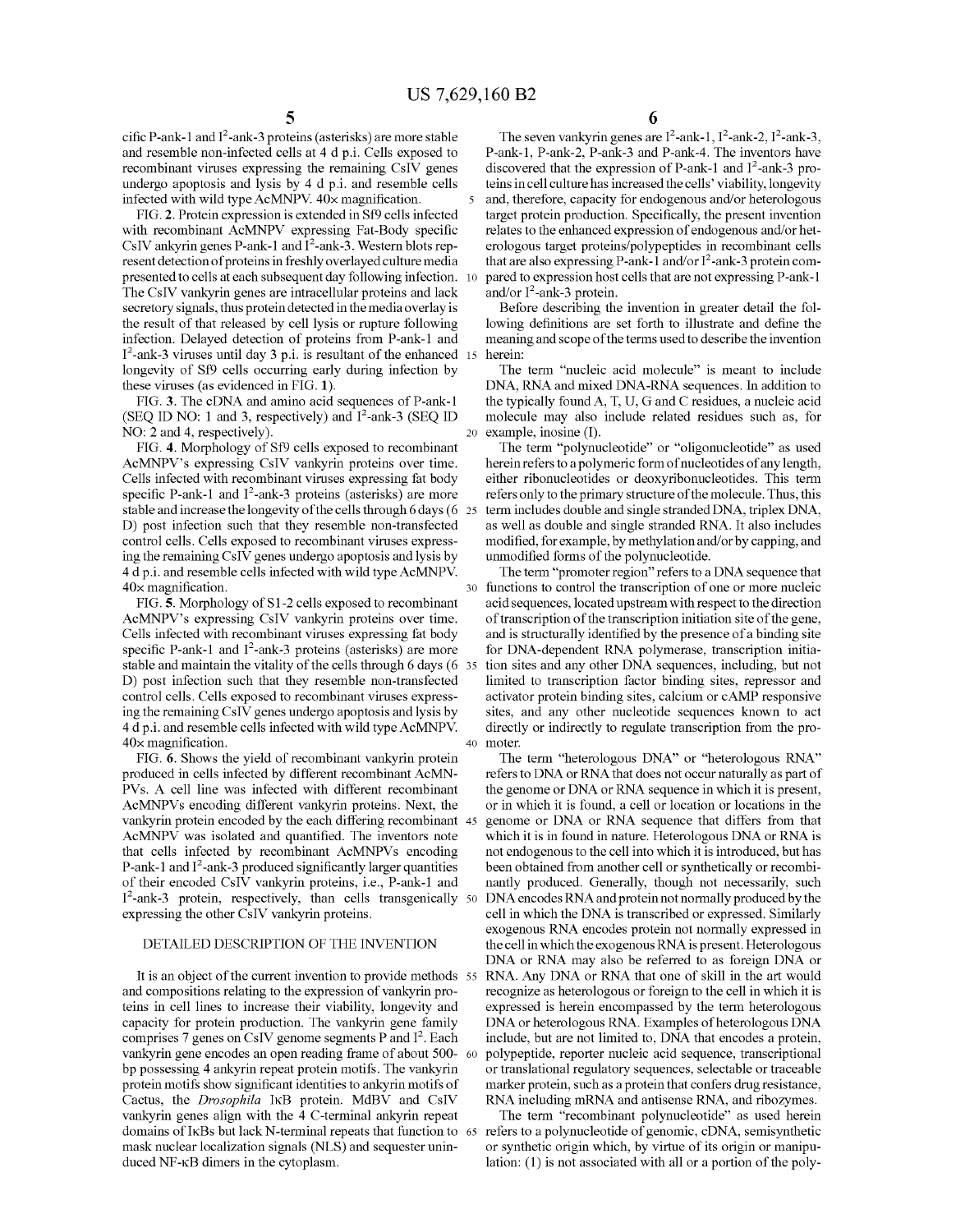nucleotide with which it is associated in nature and/or (2) is linked to a polynucleotide other than that to which it is linked in nature. The term "eDNA" or "complementary DNA" refers to single stranded or double stranded DNA sequences obtained by reverse transcription of messenger RNA isolated from a donor cell. For example, treatment of messenger RNA with a reverse transcriptase such as AMV reverse transcriptase or M-MuLV reverse transcriptase in the presence of an oligonucleotide primer will furnish an RNA-DNA duplex which can be treated with RNase H, DNA polymerase and DNA ligase to generate double stranded eDNA. If desired, the double stranded eDNA can be denatured by conventional techniques such as shearing to generate single stranded ing for the PCR polymerases or detection of hybridization eDNA.

The term "operably linked" refers to the linkage of a DNA segment to another DNA segment in such a way as to allow the segments to function in their intended manners. A DNA sequence encoding a gene product is operably linked to a regulatory sequence when it is ligated to the regulatory sequence, such as, for example, promoters, enhancers and/or silencers, in a manner which allows modulation of transcription of the DNA sequence, directly or indirectly. For example, a DNA sequence is operably linked to a promoter when it is ligated to the promoter downstream with respect to the transcription initiation site of the promoter, in the correct reading frame with respect to the transcription initiation site, and allows transcription elongation to proceed through the DNA sequence. An enhancer or silencer is operably linked to a DNA sequence coding for a gene product when it is ligated to the DNA sequence in such a manner as to increase or decrease, respectively, the transcription of the DNA sequence. Enhancers and silencers may be located upstream, downstream or embedded within the coding regions of the DNA sequence. A DNA for a signal sequence is operably linked to DNA coding for a polypeptide if the signal sequence is expressed as a preprotein that participates in the secretion of the polypeptide. Linkage of DNA sequences to regulatory sequences is typically accomplished by ligation at suitable restriction sites or via adapters or linkers inserted in the sequence using restriction endonucleases known to one of skill in the art.

The term "target" protein or polypeptide, refers to a protein of interest that is expressed in the recombinant cells also expressing P-ank-1 and/or  $I^2$ -ank-3 protein. Preferably, the  $_{45}$ recombinant cell is used as bioreactor for the production of the target protein. The target protein may be an endogenous protein naturally produced by the host cell type. For example, if the host cell type is a hybridoma, the target protein may be a monoclonal antibody. Alternatively, the target protein can  $\epsilon_0$ be encoded by a heterologous recombinant nucleic acid, e.g. a eDNA. In this case, the target protein will be a heterologous protein, i.e., one that is not naturally expressed by the host cell line.

Central to the invention is the "vankyrin expression vector." A vankyrin expression vector is any genetic element, e.g., a plasmid, chromosome, virus, capable ofbringing about the expression of a P-ank-1 (SEQ ID NO: 2) and/or  $I^2$ -ank-3 (SEQ NO: **4)** proteins or proteins substantially similar thereto, i.e., those having similar amino acid sequences and 60 the same functionalities with regard to the ability to provide enhanced cell longevity and/or protein productive capacity. Preferably, proteins P-ank-1 (SEQ ID NO: 2) and I<sup>2</sup>-ank-3 (SEQ NO: **4)** are encoded by SEQ ID NO: **1** and SEQ NO: 3, respectively. The skilled artisan will also appreciate that invention also encompasses vankyrin expression vector sequences comprising sequences substantially identical to

SEQ ID NOs: **1** and 3. Such sequences may differ from SEQ ID NOs: **1** and 3, respectively, with regard to the identity of at least one nucleotide base.

However, all polynucleotides sequences "substantially identical" to SEQ ID NOs: **1** and 3 hybridize under stringent conditions (as defined herein) to all or a portion of the complements of SEQ ID NOs: **1** and3 (i.e., target sequences), respectively. The terms "hybridize(s) specifically" or "specifically hybridize(s)" refer to complementary hybridization between an oligonucleotide (e.g., a primer or labeled probe) and a target sequence. The term specifically embraces minor mismatches that can be accommodated by reducing the stringency of the hybridization media to achieve the desired primsignal.

Under stringent hybridization conditions, only highly complementary, i.e., substantially identical nucleic acid sequences, hybridize. Preferably, such conditions prevent hybridization of nucleic acids having 3 or more mismatches 20 out of 20 contiguous nucleotides, more preferably 2 or more mismatches out of 20 contiguous nucleotides, most preferably one or more mismatch out of 20 contiguous nucleotides. The hybridizing portion of the hybridizing nucleic acid is at least about 90%, preferably at least about 95%, or most preferably about at least about 98%, identical to the sequence of a target sequence, or its complement.

Hybridization of a nucleic acid to a nucleic acid sample under stringent conditions is defined below. Nucleic acid duplex or hybrid stability is expressed as a melting temperature  $(T_m)$ , which is the temperature at which the probe dissociates from the target DNA. This melting temperature is used to define the required stringency conditions. If sequences are to be identified that are substantially identical to the probe, rather than identical, then it is useful to first establish the 35 lowest temperature at which only homologous hybridization occurs with a particular concentration of salt (e.g. SSC or SSPE). Then assuming that 1% mismatching results in a 1<sup>o</sup> C. decrease in  $T_m$ , the temperature of the final wash in the hybridization reaction is reduced accordingly (for example, if sequences having >95% identity with the probe are sought, the final wash temperature is decrease by 5° C.). In practice, the change in  $T_m$  can be between 0.5° C. and 1.5° C. per 1% mismatch.

Stringent conditions involve hybridizing at 68° C. in 45 5xSSC/5xDenhardt's solution/1.0% SDS, and washing in 0.2xSSC/0.1% SDS at room temperature. Moderately stringent conditions include washing in 3xSSC at 42° C. Additional guidance regarding such conditions is readily available in the art, for example, Sambrook, Fischer and Maniatis, 50 Molecular Cloning, a laboratory manual, (2nd ed.), Cold Spring Harbor Laboratory Press, New York, (1989) and F. M. Ausubel et a! eds., Current Protocols in Molecular Biology, John Wiley and Sons (1994).

Moreover, vankyrin expression vector containing poly-55 nucleotides "substantially similar or identical" to SEQ ID NO: **1** and 3, respectively, are capable of providing a cell line with enhanced longevity and/or protein production capability. In one embodiment, when expressed in Sf9 or S1-2 cells, polynucleotides "substantially similar or identical" to SEQ ID NO: 1 and 3, respectively, are capable of improving the longevity of those cells to such an extent that they resemble non-transfected Sf9 or S1-2 cells, whereas Sf9 or S1-2 cells transfected with a vector not containing polynucleotides "substantially similar or identical" to SEQ ID NO: **1** and 3, respectively. Preferably, the vector is a baculovirus vector. In another embodiment, polynucleotides "substantially similar or identical" to SEQ ID NO: **1** and 3, respectively, are capable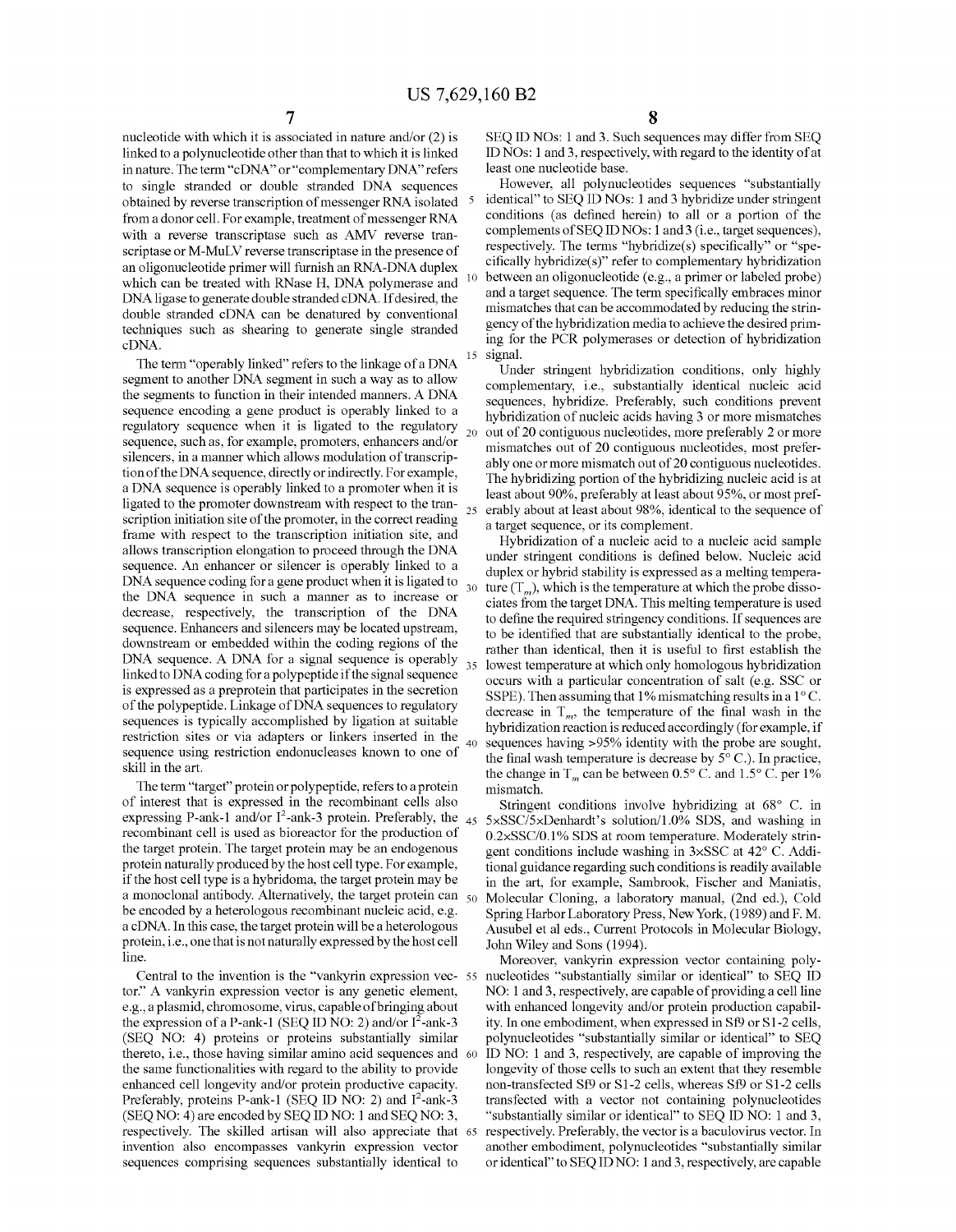of providing enhanced protein production in a cell line in which they are expressed, relative to a host cell line transfected in a similar manner by a vector lacking such polynucleotides. For example, polynucleotides "substantially similar or identical" to SEQ ID NO: 1 and 3, respectively, when 5 expressed in Sf9 or S1-2 cells, are capable providing enhanced protein production in those cells, relative to Sf9 or S 1-2 cells transfected with a vector not containing polynucleotides "substantially similar or identical" to SEQ ID NO: 1

The vankyrin expression vector contains sequences to facilitate expression of P-ank-1 and/or  $I^2$ -ank-3 proteins in the host cell. Such sequences differ depending on the host organism; they include promoter sequences, for example but not limited to a polyhedrin promoter, SV40 promoter, or a 15 conditionally activated promoter such as a metallothionein promoter to effect transcription; enhancer sequences to increase transcription; ribosomal binding site sequences; and transcription and translation termination sequences. The vector may also optionally behave either as an autonomous unit 20 of polynucleotide replication within a cell (i.e., capable of replication nnder its own control) or being rendered capable of replication by insertion into a host cell chromosome, having attached to it another polynucleotide segment, so as to bring about the replication. Suitable vectors include, but are 25 not limited to, viruses, plasmids, bacteriophages, yeast artificial chromosomes (YACs ), cosmids, and the like. Vectors may contain polynucleotide sequences which are necessary to effect ligation or insertion of the vector into a desired host cell and the expression of its coding region(s). Additionally,  $30$ the vankyrin expression vector itself may also contain heterologous nucleic acids encoding and driving the expression of target heterologous proteins and/or reporter proteins.

The skilled artisan will recognize that a wide range of vectors may be constructed to permanently, constitutively, 35 conditionally or transiently drive P-ank-1 and/or  $I^2$ -ank-3 expression in a wide range of insect and mammalian cell lines. The skilled artisan would know how to operably link the aforementioned sequences. It is to be understood that this invention is intended to include other forms of expression 40 vectors, host cells and transformation techniques which serve equivalent functions and which become known to the art hereto.

baculovirus expression system engineered to express P-ank-1 and/or  $I^2$ -ank-3 proteins und the control of a polyhedrin promoter in the cells it infects. Most, preferably, the baculovirus is an *Autographa californica* baculovirus (AcNPV), and expression of P-ank-1 and/or  $I^2$ -ank-3 protein is driven by a polyhedrin promoter. The baculovirus *Autographa californica* mono nuclear polyhedrosis virus (AcMNPV), used in the examples as the original source of viral DNA was isolated according to procedures described in G. E. Smith and M.D. Summers, Virology, 89:517-527 (1978) and G. E. Smith and M.D. Summers, J. Viral., 39:125-137 (1981). According to 55 the preferred embodiment of this invention, a particular strain of AcMNPV, E2, is utilized. However, those skilled in the art who have the benefit of this disclosure will recognize that other baculoviruses and other baculovirus strains may also be suitably utilized to obtain viral DNA. In particular, it is 60 expected that at least the closely related and naturally occurring strains, *Trichoplusia ni* MNP\1, *Rachiplusia au* MNP\1, *Galleria mellonella* MNPV and any plaque-purified strains such as the M3' R9, S1 and S3 strains of AcMNPV isolated and characterized in G. E. Smith and M. D. Summers, J. Viral., 33:311-319 (1980), as well as *Bombyx mori* NPV (BmNPV) may be utilized to advantage. Further description

of those and other strains are fonnd in G. E. Smith and M.D. Summers, Virol., 89:517-527 (1978).

Plasmids for the aforementioned BEYS carrying SEQ ID NO: 1 and/or 3, or sequences substantially similar thereto, may be designed according to conventional techniques known in the art and as described in M.D. Summers and G. E. Smith, A Manual of Methods for Baculovirus Vectors and Insect Cell Culture Procedures, Texas Agricultural Experiment Station Bulletin No. 1555, Texas A&M University and 3, respectively. 10 (1987) ("Bulletin No. 1555"). (See also V. A. Luckow and M. D. Summers, Virol., 170:31-39 (1989)). In the preferred embodiment, the Baculovirus Expression Vector System from BD Biosciences Pharmingen is used which employs a modified *Autographa californica* nuclear polyhedrosis virus (AcNPV) genome-BD BaculoGold™ DNA, and an appropriate transfer vector. The diversity of AcNPV-based transfer vectors, combined with available S. *frugiperda* Sf9 and Sf21 cell lines, establish baculovirus expression as a preferred system for functional eukaryotic gene expression and the large-scale production of recombinant proteins.

> Although the methodology described herein is believed to contain sufficient detail to enable one skilled in the art to practice the present invention, the plasmids can be constructed and purified using standard recombinant DNA techniques described in T. Maniatis, E. F. Fritsch and J. Sambrook, Molecular Cloning: A Laboratory Manual, Cold Spring Harbor Laboratory (1982) under the current regulations described in United States Dept. of HEW, National Institute of Health (NIH) Guidelines for Recombinant DNA Research. These references include procedures for the following standard methods: cloning procedures with E. *coli*  plasmids, transformation of E. *coli* cells, plasmid DNA purification, phenol extraction of DNA, ethanol precipitation of DNA, agarose gel electrophoresis, purification of DNA fragments from agarose gels, and restriction endonuclease and other DNA-modifYing enzyme reactions. Accordingly, these available references are incorporated herein by reference.

A "reporter nucleic acid sequence" is a DNA molecule that expresses a detectable gene product, which may be reporter RNA or reporter protein. The detection may be accomplished by any method known to one of skill in the art. For example, detection of mRNA expression may be accomplished by using Northern blot analysis and detection of protein may be The preferred "vankyrin expression vector" is part of a accomplished by staining with antibodies specific to the protein, e.g. Western blot analysis. Preferred reporter nucleic acid sequences are those that are readily detectable. A reporter nucleic acid sequence may be operably linked in a DNA construct with a regulatory DNA sequence such that detection of the reporter nucleic acid sequence product provides a measure of the transcriptional activity of the regulatory sequence. Examples of reporter nucleic acid sequences include, but are not limited to, those coding for alkaline phosphatase, chloramphenicol acetyl transferase (CAT), luciferase, beta-galactosidase and alkaline phosphatase.

The terms "transformed" or "transfected" are used interchangeably and refer to the process by which exogenous DNA or RNA is transferred or introduced into an appropriate host cell. Additionally, nucleic acids encoding other heterologous proteins may be introduced into the host cell. Such transfected cells include stably transfected cells wherein the inserted DNA is rendered capable of replication in the host cell. Typically, stable transfection requires that the exogenous DNA be transferred along with a selectable marker nucleic acid sequence, such as for example, a nucleic acid sequence that confers antibiotic resistance, which enables the selection of the stable transfectants. This marker nucleic acid sequence may be ligated to the exogenous DNA or be provided inde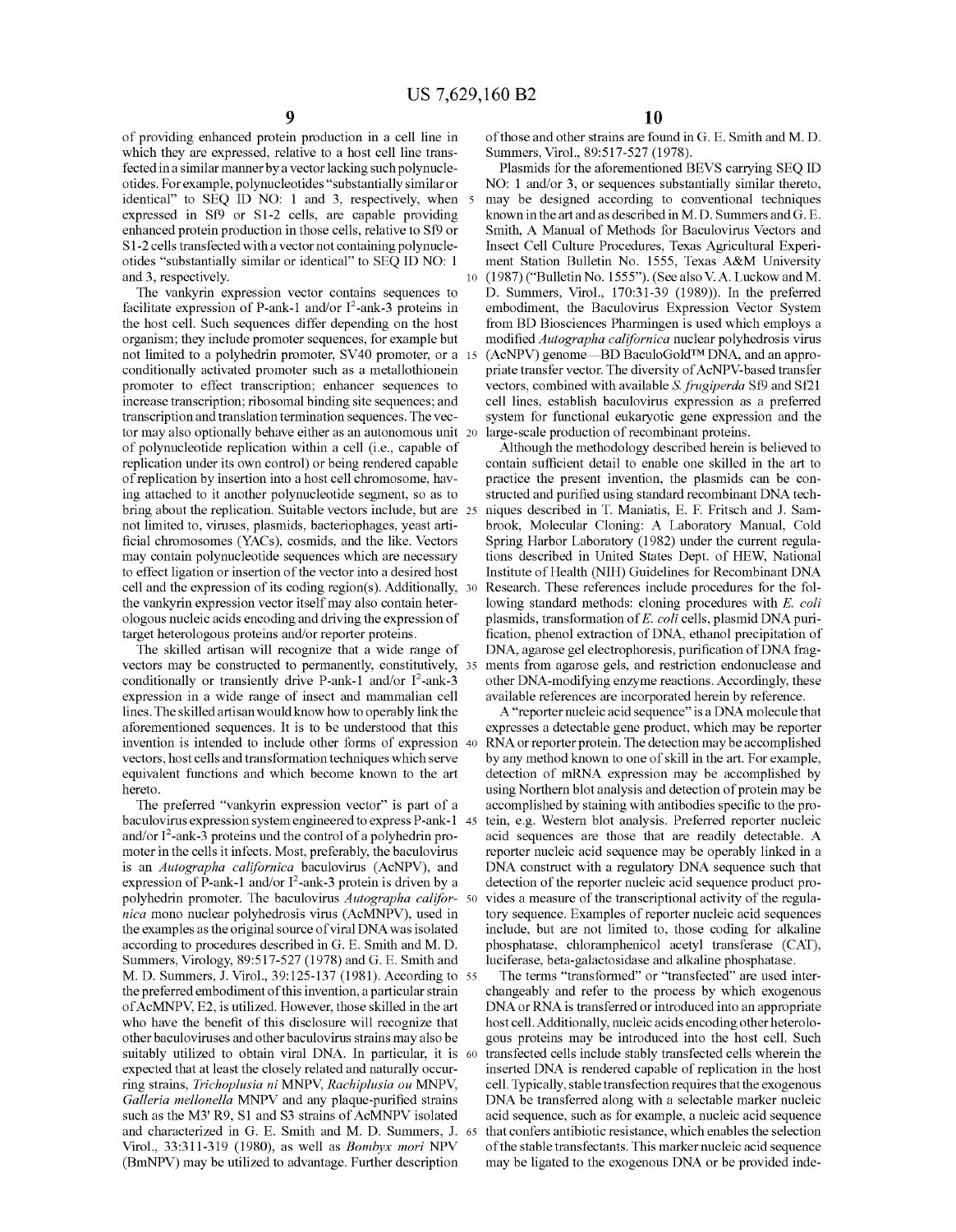pendently by simultaneous cotransfection along with the exogenous DNA. Transfected cells also include transiently expressing cells that are capable of expressing the RNA or DNA for limited periods of time. The transfection procedure depends on the host cell being transfected. It can include packaging the polynucleotide in a virus as well as direct uptake of the polynucleotide. Transformation can result in incorporation of the inserted DNA into the genome of the host cell or the maintenance of the inserted DNA within the host cell in plasmid form. Methods of transformation/transfection are well known in the art and include, but are not limited to, direct injection, such as microinjection, viral infection, particularly replication-deficient adenovirus infection, electroporation, lipofection, calcium phosphate-mediated direct uptake and the like.

The term "host cell" generally refers to eukaryotic cells and includes any transformable cell which is capable of expressing a P-ank-1 and/or  $I^2$ -ank-3 proteins and can be, or has been, used as a recipient for a vankyrin expression vector. 20 Once cells have transiently or stably taken up the vankyrin expression vector they are "recombinant" cells. DNA is commonly transferred or introduced into recipient mammal cells by calcium phosphate-mediated gene transfer, electroporation, lipofection, viral infection and the like. General meth- 25 ods, vectors and general considerations for gene transfer and expression may be found in M. Kriegler, Gene Transfer and Expression: A Laboratory Manual, Stockton Press (1990). Direct gene transfer to cells in vivo is achieved by the use of modified viral vectors, including retroviruses, adenoviruses, 30 adena-associated viruses and herpes viruses, liposomes, and direct injection of DNA into certain cell types. See, e.g., Wilson, Nature, 365: 691-692 (1993); Plautz et al,Annals NY Acad. Sci., 716: 144-153 (1994); Farhood et al, Annals NY Acad. Sci., 716: 23-34 (1994) and Hyde et al Nature, 362: 35 250-255 (1993).

Recombinant cells provided by this invention expressing P-ank-1 and/or I<sup>2</sup>-ank-3 proteins are intended to produce target polypeptides, preferably human proteins and fragments thereof. The process involves culturing the recombi- 40 nant cells under conditions wherein the endogenous or heterologous target proteins are expressed, e.g., by inducing the activity of a conditional promoter, and purifying the target protein from the cell culture. Purification of target proteins is within the skill set or the skilled artisan and generally involves 45 the steps of cell lysis, homogenization, centrifugation and separation of the desired protein by processes such as salt fractionation, precipitation, and a variety of chromatographic methods such as anion exchange chromatography, hydrophobic interaction chromatography, high resolution chromatog- $_{50}$ raphy, gel filtration chromatography and the like.

One aspect of this invention, relates to cells transiently expressing a vankyrin expression vector. In one embodiment of this aspect of the invention, the transient expression of the P-ank-1 and/or I<sup>2</sup>-ank-3 proteins serves to temporarily strengthen the vitality of the culture expressing them. It is envisaged that this temporary increase in vitality will allow for the increased production of target proteins produced by and harvested from the host cell line. For example, an established monoclonal antibody (Mab)-producing hybridoma cell line may be transiently transfected with the vankyrin expression element to obtain an increase in antibody production. The most simple method for in vitro production of Mabs is standard tissue culture in either large flasks or roller bottles. The production of Mab by hybridomas in tissue culture is hybridoma-dependent and can vary between  $1-100 \mu g/ml$ . 65 Therefore, it is often necessity to concentrate Mab from supernatant. Transfecting a hybridoma with the vankyrin

expression element will allow for increased Mab production and lessen the need for a technician to concentrate antibody in the supernatant.

In another embodiment of this aspect of the invention, the cells transiently transfected with a vankyrin expression vector are also transiently or permanently co-transfected with an additional expression element having a heterologous nucleic acid sequence encoding and driving the expression of a heterologous target protein.

Another aspect of the invention relates to cells in which a vankyrin expression element is stably integrated into the cells' genome, thus rendering a recombinant cell line that provides superior protein productive capacity when compared to its wild type cell counterpart. In one embodiment of this aspect of the invention, such a cell line is amenable to further permanent transfection with an additional expression vector carrying a nucleic acid sequence encoding a target protein of interest. In another embodiment, such a cell line is amenable to transient transfection with an additional expression vector carrying a nucleic acid sequence encoding a target protein of interest. In another embodiment, the target proteins produced by and harvested from the cells having permanently integrated vankyrin expression vectors may be proteins endogenously produced by the host cells themselves.

Yet a further aspect of the invention relates to a vankyrin expression vector that contains additional nucleic acid sequences encoding one or more heterologous target proteins of interest. Such a vector could be permanently or transiently introduced into a host cell line.

The recombinant cells having the "vankyrin expression vector" expressing P-ank-1 and/or  $I^2$ -ank-3 proteins are mammalian, such as, but not limited to Chinese hamster ovary (CHO) cells, COS-7 cells, fibroblasts as well as C127, 3T3, CHO, HeLa and BHK cell lines. Most preferably, the cells are insect cells such as, but not limited to S2 cells, Schneider cells, S12 cells, 5B1-4, Tn5, and Sf9 cells. The *Spodoptera frugiperda* Sf9 cell line may be obtained from American Type Culture Collection (Rockville, Md.) and is assigned accession number ATCC CRL 1711. See M. D. Summers and G. E. Smith, Bulletin No. 1555, suora. Those skilled in the art who have the benefit of this disclosure will recognize that other clonal derivatives of the Sf9 cell line as well as *Trichoplusia ni* and other insects such as the silkworm, *Bombyx mori,* or insect cell cultures derived there from can be used to advantage.

The standard methods of insect cell culture, cotransfection and preparation of plasmids in accordance with the examples, are set forth in M. D. Summers and G. E. Smith, A Manual of Methods for Baculovirus Vectors and Insect Cell Culture Procedures, Texas Agricultural Experiment Station Bulletin No. 1555, TexasA&M University (1987). This reference also pertains to the standard methods of cloning genes into AcM-NPV transfer vectors, plasmid DNA isolation, transferring genes into the AcMNPV genome, viral DNA purification, radio labelling recombinant proteins and preparation of insect cell culture media. Accordingly, this available reference is incorporated herein by reference. 55 The procedures for the cultivation of viruses and cells are

described in L. E. Volkman and M. D. Summers, J. Virol, 19:820-832 (1975) andL. E. Volkman, M.D. Summers and C. H. Hsieh, J. Viral, 19:820-832 (1976). Viral growth kinetics were determined as described by L. E. Volkman, et al., suora, 60 using S. *frugiperda* and a 1.5% agarose overlay.

#### Example 1

For example, when expressed in Sf9 or S1-2 cells, polynucleotides "substantially similar or identical" to SEQ ID NO: 1 and 3, respectively, are capable improving the longevity of those cells to such an extent that they resemble non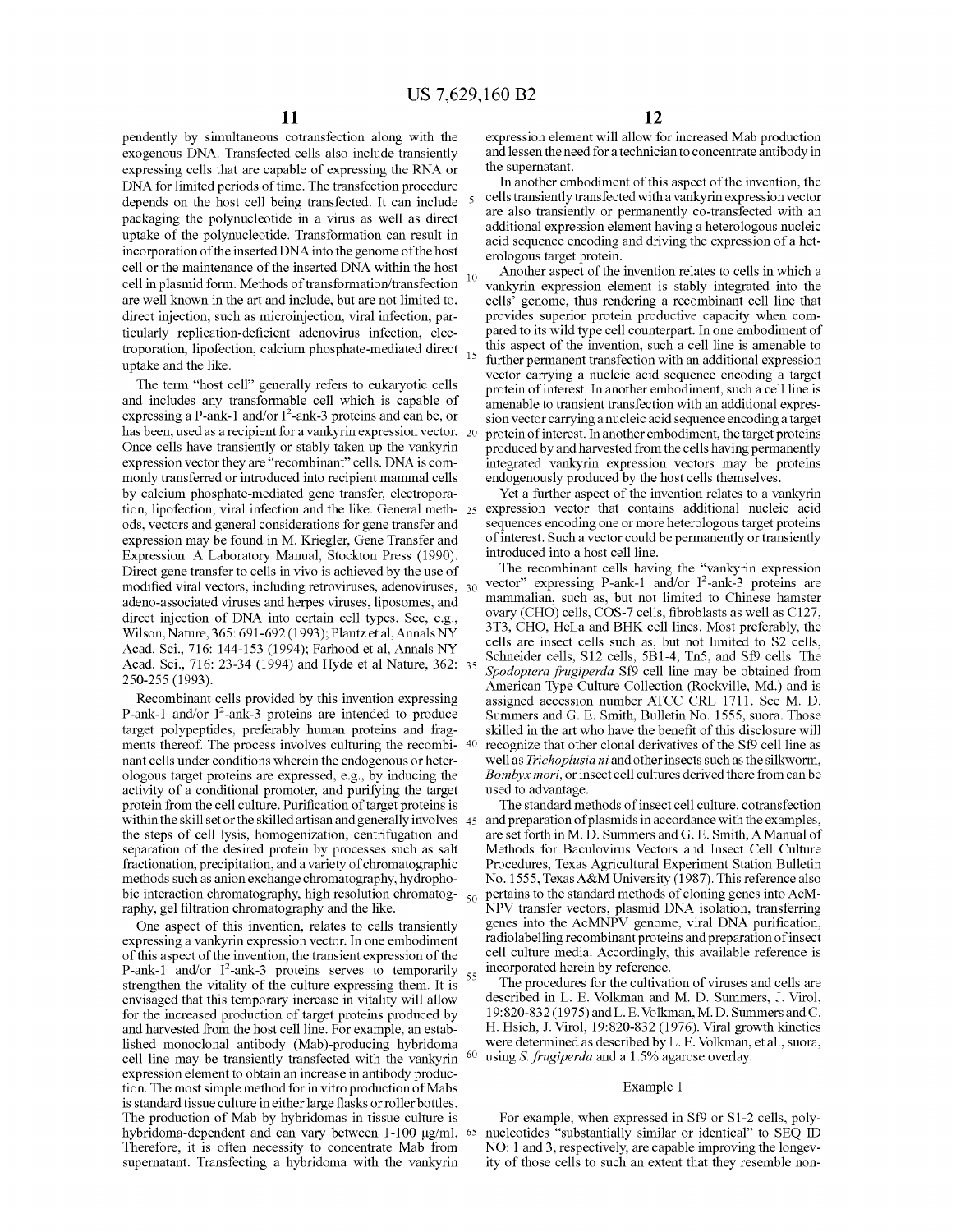transfected Sf9 or S1-2 cells, whereas Sf9 or S1-2 cells transfected with a vector not containing polynucleotides "substantially similar or identical" to SEQ ID NO: 1 and 3, respectively, rapidly lyse about 4 days post infection. FIG. **1.**  Moreover, the longevity of a cell line expressing polynucleotides "substantially similar or identical" to SEQ ID NO: 1 and 3, respectively, continues to be maintained such that it resembles non-infected cells at about 6 to about 7 days post infection. FIGS. **2, 4 and 5.** Therefore, when an Sf9 or S1-2 cell line is infected with a AcMNPV comprising polynucleotides "substantially similar or identical" to SEQ ID NO: 1 or 3, respectively, the infected Sf9 or S1-2 cell line has enhanced longevity relative to an Sf9 or S1-2 cell line infected with a wild type AcMNPV.

### Example 2

Polynucleotides "substantially similar or identical" to SEQ ID NO: 1 and 3, respectively, are capable of providing enhanced protein production in a cell line in which they are expressed, relative to a host cell line transfected in a similar manner by a vector lacking such polynucleotides. Specifically, polynucleotides "substantially similar or identical" to SEQ ID NO: 1 and 3, respectively, when expressed in Sf9 or S1-2 cells, are capable providing enhanced protein produc-

tion in those cells, relative to Sf9 or S1-2 cells transfected with a vector not containing polynucleotides "substantially similar or identical" to SEQ ID NO: 1 and 3, respectively. As can be seen in FIG. **2,** protein expression is extended in Sf9 cells infected with recombinant AcMNPV expressing CsiV ankyrin genes P-ank-1 and I <sup>2</sup> -ank-3. Western blots in FIG. **2,**  represent detection of proteins in freshly overlayed culture media presented to cells at each subsequent day following infection. The CsiV vankyrin genes are intracellular proteins  $10$  and lack secretory signals, thus protein detected in the media overlay is the result of that released by cell lysis or rupture following infection. Delayed detection of proteins from P-ank-1 and I 2 -ank-3 viruses until day 3 post infection is resultant of the enhanced longevity of Sf9 cells occurring early during infection by these viruses (as evidenced in FIG. 15 **1).** Additionally, because cells expressing polynucleotides

"substantially similar or identical" to SEQ ID NO: 1 and 3, respectively, are able to produce proteins for a longer period of time, they are able to produce more protein in total, thus providing an enhanced protein production capability. Therefore, when an Sf9 or S1-2 cell line is infected with a AcMNPV comprising polynucleotides "substantially similar or identical" to SEQ ID NO: 1 or 3, respectively, the infected Sf9 or S 1-2 cell line has enhanced protein production relative to an Sf9 or S1-2 cell line infected with a wild type AcMNPV.

| <160> NUMBER OF SEQ ID NOS: 4                                                     |     |
|-----------------------------------------------------------------------------------|-----|
| <210> SEO ID NO 1<br><211> LENGTH: 513                                            |     |
| $<$ 212> TYPE: DNA                                                                |     |
| <213> ORGANISM: Campoletis sonorensis                                             |     |
| <400> SEQUENCE: 1                                                                 |     |
| atggagattt ctcaaattcg aaagctattc ggtaaaaacc gcgtcacgaa aaataccata                 | 60  |
| tttcacgagc ttgcccacgc tggatcattg acactactgt accgggttcg agacaacatt                 | 120 |
| gacgagccat gcagctctat cctgcaagag gttaatgctg atggagacta tagtatccat                 | 180 |
| gtggcggcaa agacgcaccg aggacagctt gcagtgagga tcatacaggt gctactagag                 | 240 |
| ttaggggcaa acctgaatgc gaaagategt gtetggaact ttactgtact gcatgtegca                 | 300 |
| gttgagegag aegattaegt eetegeaaag tggetgegee ateaeeeaea aattgatttg                 | 360 |
| gatgcaagag gttgggatgg acttacggca catgaaacgt cgttgataac gtgcaacaaa                 | 420 |
| gagatgatgg atattttccg aaccgacggt gttaacagag ccggtggtac agagccgaaa                 | 480 |
| gtgaatgaaa gtacatcgaa tgacaatcag cat                                              | 513 |
|                                                                                   |     |
| <210> SEQ ID NO 2<br><211> LENGTH: 171                                            |     |
| <212> TYPE: PRT                                                                   |     |
| <213> ORGANISM: Campoletis sonorensis                                             |     |
| <400> SEQUENCE: 2                                                                 |     |
| Met Glu Ile Ser Gln Ile Arg Lys Leu Phe Gly Lys Asn Arg Val Thr                   |     |
| 5<br>10<br>15<br>1                                                                |     |
| Lys Asn Thr Ile Phe His Glu Leu Ala His Ala Gly Ser Leu Thr Leu<br>20<br>25<br>30 |     |
|                                                                                   |     |
| Leu Tyr Arq Val Arq Asp Asn Ile Asp Glu Pro Cys Ser Ser Ile Leu<br>35<br>45<br>40 |     |

SEQUENCE LISTING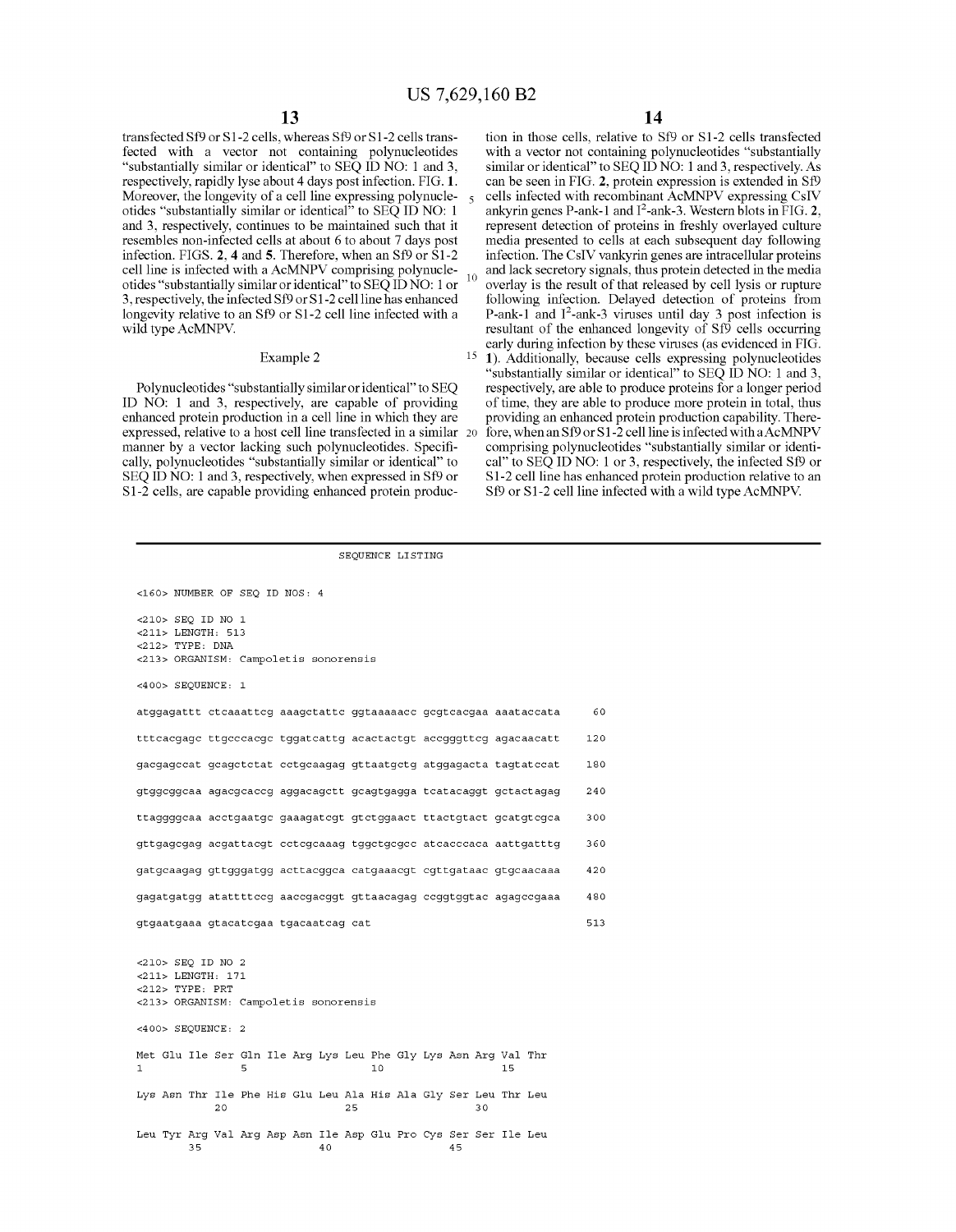**15** 

# -continued

| Gln Glu Val Asn Ala Asp Gly Asp Tyr Ser Ile His Val Ala Ala Lys                                                         | 50  |     |     |     |     | 55  |     |     |     |     | 60  |     |     |    |                                                                   |     |  |
|-------------------------------------------------------------------------------------------------------------------------|-----|-----|-----|-----|-----|-----|-----|-----|-----|-----|-----|-----|-----|----|-------------------------------------------------------------------|-----|--|
| Thr His Arg Gly Gln Leu Ala Val Arg Ile Ile Gln Val Leu Leu Glu<br>65                                                   |     |     |     |     | 70  |     |     |     |     | 75  |     |     |     |    | 80                                                                |     |  |
| Leu Gly Ala Asn Leu Asn Ala Lys Asp Arq Val Trp Asn Phe Thr Val                                                         |     |     |     | 85  |     |     |     |     | 90  |     |     |     |     | 95 |                                                                   |     |  |
| Leu His Val Ala Val Glu Arg Asp Asp Tyr Val Leu Ala Lys Trp Leu                                                         |     |     | 100 |     |     |     |     | 105 |     |     |     |     | 110 |    |                                                                   |     |  |
| Arg His His Pro Gln Ile Asp Leu Asp Ala Arg Gly Trp Asp Gly Leu                                                         |     | 115 |     |     |     |     | 120 |     |     |     |     | 125 |     |    |                                                                   |     |  |
| Thr Ala His Glu Thr Ser Leu Ile Thr Cys Asn Lys Glu Met Met Asp                                                         | 130 |     |     |     |     | 135 |     |     |     |     | 140 |     |     |    |                                                                   |     |  |
| Ile Phe Arg Thr Asp Gly Val Asn Arg Ala Gly Gly Thr Glu Pro Lys<br>145                                                  |     |     |     |     | 150 |     |     |     |     | 155 |     |     |     |    | 160                                                               |     |  |
| Val Asn Glu Ser Thr Ser Asn Asp Asn Gln His                                                                             |     |     |     | 165 |     |     |     |     | 170 |     |     |     |     |    |                                                                   |     |  |
| <210> SEQ ID NO 3<br><211> LENGTH: 513<br><212> TYPE: DNA<br><213> ORGANISM: Campoletis sonorensis<br><400> SEQUENCE: 3 |     |     |     |     |     |     |     |     |     |     |     |     |     |    |                                                                   |     |  |
|                                                                                                                         |     |     |     |     |     |     |     |     |     |     |     |     |     |    | atggaaaatt ctcaaattgc aaagctgttc ggtacaaact gggtcacgaa aaataccata | 60  |  |
|                                                                                                                         |     |     |     |     |     |     |     |     |     |     |     |     |     |    | tttcacgage ttgcccacge tggategttg acacttette acegggtteg acacaacatt | 120 |  |
|                                                                                                                         |     |     |     |     |     |     |     |     |     |     |     |     |     |    | caagagccat gcagctctat cctgcaagag gttaatgcta atggagacta tagtattcat | 180 |  |
|                                                                                                                         |     |     |     |     |     |     |     |     |     |     |     |     |     |    | gtggcggcaa aaacgcaccg aggacagctc gcagtgagga tcattcagat actactggaa | 240 |  |
|                                                                                                                         |     |     |     |     |     |     |     |     |     |     |     |     |     |    | ttggggggta atctgaatgc aagagategt gtetggaact ttactgtact gcatgtegca | 300 |  |
|                                                                                                                         |     |     |     |     |     |     |     |     |     |     |     |     |     |    | gttgagcggg aggattacgt cctcacaatg tggctgcgcc atcacccaca aatggatttg | 360 |  |
|                                                                                                                         |     |     |     |     |     |     |     |     |     |     |     |     |     |    | aatgcgagag gtttcgctgg acttacggca catcaaatgg cgttgatgtc gtgcgacaga | 420 |  |
|                                                                                                                         |     |     |     |     |     |     |     |     |     |     |     |     |     |    | aagatgatgg atattttccg aaccgacgct gtatacggag ccggtggttc agagccgaaa | 480 |  |
| gtgaatgaaa gtacatcgaa tgacaatcag cat                                                                                    |     |     |     |     |     |     |     |     |     |     |     |     |     |    |                                                                   | 513 |  |
| <210> SEQ ID NO 4<br><211> LENGTH: 171<br><212> TYPE: PRT<br><213> ORGANISM: Campoletis sonorensis                      |     |     |     |     |     |     |     |     |     |     |     |     |     |    |                                                                   |     |  |
| <400> SEQUENCE: 4                                                                                                       |     |     |     |     |     |     |     |     |     |     |     |     |     |    |                                                                   |     |  |
| Met Glu Asn Ser Gln Ile Ala Lys Leu Phe Gly Thr Asn Trp Val Thr<br>1                                                    |     |     |     | 5   |     |     |     |     | 10  |     |     |     |     | 15 |                                                                   |     |  |
| Lys Asn Thr Ile Phe His Glu Leu Ala His Ala Gly Ser Leu Thr Leu                                                         |     |     | 20  |     |     |     |     | 25  |     |     |     |     | 30  |    |                                                                   |     |  |
| Leu His Arg Val Arg His Asn Ile Gln Glu Pro Cys Ser Ser Ile Leu                                                         |     | 35  |     |     |     |     | 40  |     |     |     |     | 45  |     |    |                                                                   |     |  |
| Gln Glu Val Asn Ala Asn Gly Asp Tyr Ser Ile His Val Ala Ala Lys                                                         | 50  |     |     |     |     | 55  |     |     |     |     | 60  |     |     |    |                                                                   |     |  |
| Thr His Arg Gly Gln Leu Ala Val Arg Ile Ile Gln Ile Leu Leu Glu<br>65                                                   |     |     |     |     | 70  |     |     |     |     | 75  |     |     |     |    | 80                                                                |     |  |
| Leu Gly Ala Asn Leu Asn Ala Arg Asp Arg Val Trp Asn Phe Thr Val                                                         |     |     |     | 85  |     |     |     |     | 90  |     |     |     |     | 95 |                                                                   |     |  |
| Leu His Val Ala Val Glu Arg Glu Asp Tyr Val Leu Thr Met Trp Leu                                                         |     |     | 100 |     |     |     |     | 105 |     |     |     |     | 110 |    |                                                                   |     |  |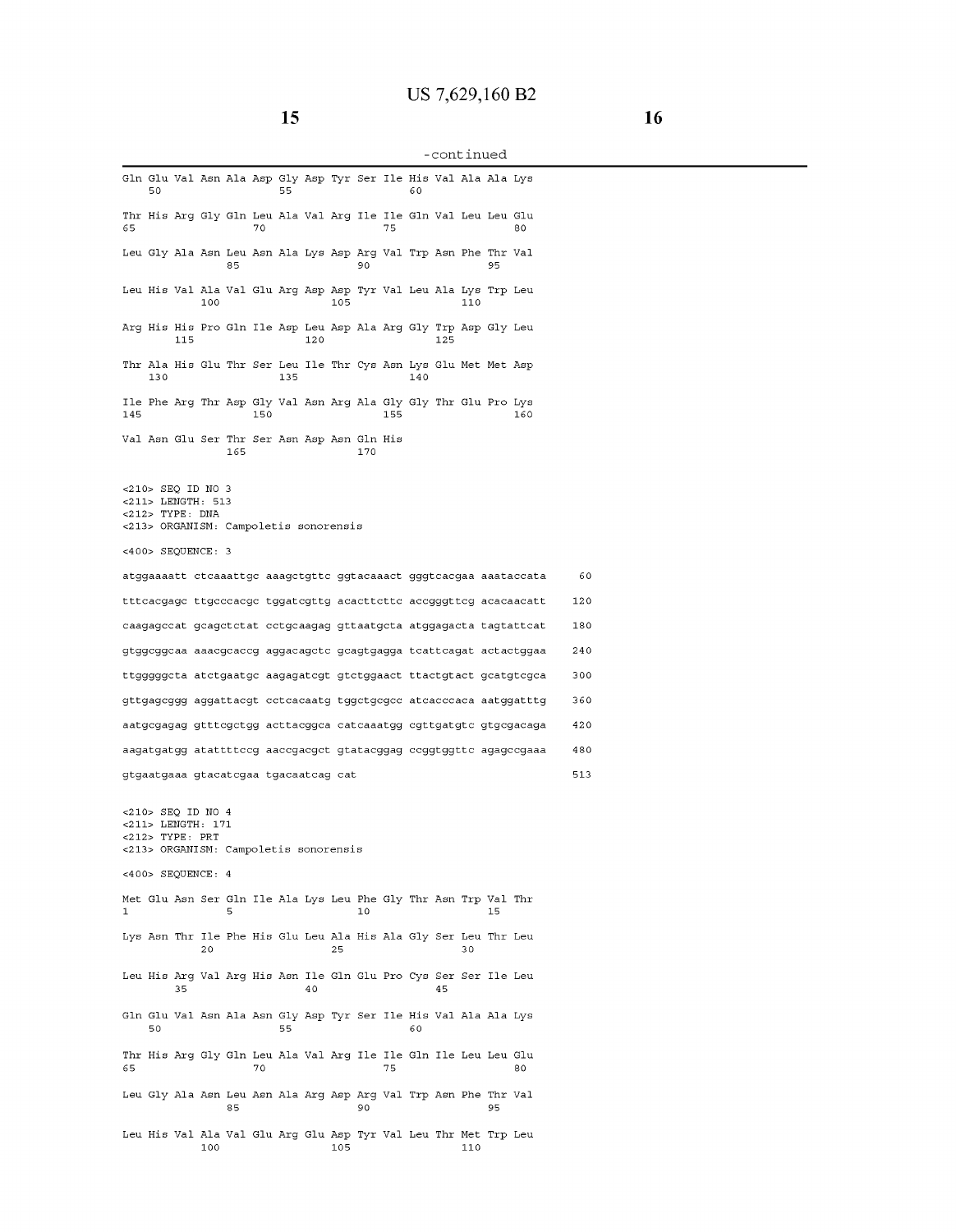-continued

|     |     | 115 |     |     | Arq His His Pro Gln Met Asp Leu Asn Ala Arq Gly Phe Ala Gly Leu        | 120 |     |     |     | 125 |  |     |
|-----|-----|-----|-----|-----|------------------------------------------------------------------------|-----|-----|-----|-----|-----|--|-----|
|     | 130 |     |     |     | Thr Ala His Gln Met Ala Leu Met Ser Cys Asp Arg Lys Met Met Asp<br>135 |     |     |     | 140 |     |  |     |
| 145 |     |     |     | 150 | Ile Phe Arg Thr Asp Ala Val Tyr Gly Ala Gly Gly Ser Glu Pro Lys        |     |     | 155 |     |     |  | 160 |
|     |     |     | 165 |     | Val Asn Glu Ser Thr Ser Asn Asp Asn Gln His                            |     | 170 |     |     |     |  |     |

15

50

What is claimed is:

**1.** A vankyrin expression vector comprising the nucleic acid sequence encoding the polypeptide of SEQ ID NO: 2 and a nucleic acid encoding the polypeptide of SEQ ID NO: **4.** 

**2.** A vankyrin expression vector comprising the nucleic acid sequence encoding the polypeptide of SEQ ID NO: **4.**  20

**3.** A vankyrin expression vector comprising a first nucleic acid that hybridizes to the full-length complement of the nucleic acid of SEQ ID NO: **1** under stringent conditions comprising hybridizing at 68° C. in 5xSSC/5xDenhardt's solution/1.0% SDS, and washing in  $0.2 \times$ SSC/0.1% SDS at  $_{25}$ room temperature; and a second nucleic acid that hybridizes to the full-length complement of SEQ ID NO: 3 under stringent conditions comprising hybridizing at 680 in 5xSSC/5x Denhardt's solution/1.0% SDS, and washing in 0.2xSSC/ **0.1%** SDS at room temperature; wherein the first and second 30 nucleic acids each encode a polypeptide capable of enhancing longevity of a cell line in which it is expressed and/or enhancing production of one or more target proteins optionally encoded by the vector compared to wild type cell counterpart of the cell line. 35

**4.** A vankyrin expression vector comprising a nucleic acid that hybridizes to the full-length complement of SEQ ID NO: 3 under stringent conditions comprising hybridizing at 680 in 5xSSC/5xDenhardt's solution/1.0% SDS, and washing in  $0.2 \times$ SSC/0.1% SDS at room temperature; wherein the  $40$ nucleic acid encodes a polypeptide capable of enhancing longevity of a cell line in which it is expressed and/or enhancing production of one or more target proteins optionally encoded by the vector compared to wild type cell counterpart **11.** A method of generating a recombinant cell line capable of the cell line.

**5.** A vankyrin expression vector comprising the nucleic acid sequence of SEQ ID NO: **1** and the nucleic acid sequence of SEQ ID NO: 3.

**6.** A vankyrin expression vector comprising the nucleic acid sequence of SEQ ID NO: 3.

**7.** The vankyrin expression vector of any one of claims **1** to **6** wherein the vankyrin expression vector is a baculovirus vankyrin expression vector.

**8.** The vector of any one of claims **1 to 6,** wherein said vector further comprises a nucleic acid encoding a target 55 protein.

**9.** A recombinant cell line comprising any one of the vectors of claims **1 to 6.** 

**10.** A method of enhancing target protein production of a cell line producing a target protein comprising: 60

- a. transforming cells of said cell line with a vankyrin expression vector comprising a first polynucleotide encoding one or more target proteins; said vankyrin expression vector further comprising a second polynucleotide selected from the group consisting of: 65
	- i. a nucleic acid encoding the polypeptide of SEQ ID NO: 2 and the polypeptide of SEQ ID NO: **4;**
- ii. a first nucleic acid sequence that hybridizes to the nucleic acid of SEQ ID NO: **1** under stringent conditions comprising hybridizing at 68° in 5xSSC/5xDenhardt's solution/1.0% SDS, and washing in 0.2xSSC/ **0.1%** SDS at room temperature and a second nucleic acid sequence that hybridizes to SEQ ID NO: 3 under stringent conditions comprising hybridizing at 68° in 5xSSC/5xDenhardt's solution/1.0% SDS, and washing in 0.2xSSC/0.1% SDS at room temperature; wherein the first and second nucleic acid sequences each encode a polypeptide capable of enhancing longevity and/or protein production of a cell line in which it is expressed, compared to wild type cell counterpart of the cell line;
- iii. a nucleic acid comprising SEQ ID NO: **1** and SEQ ID N0:3;
- iv. a nucleic acid encoding the polypeptide of SEQ ID N0:4;
- v. a nucleic acid that hybridizes to the nucleic acid of SEQ ID NO: 3 under stringent conditions comprising hybridizing at 680 in 5xSSC/5xDenhardt's solution/ 1.0% SDS, and washing in 0.2xSSC/0.1% SDS at room temperature; wherein the nucleic acid encodes a polypeptide capable of enhancing longevity and/or protein production of a cell line in which it is expressed, compared wild type cell counterpart of the cell line; and
- vi. the nucleic acid of SEQ ID NO: 3;
- b. growing said cell line; and
- c. isolating said target protein from said cell line.
- $_{45}$  of enhanced target protein production comprising:
	- a. transforming a cell line with a heterologous nucleic acid encoding and expressing one or more target proteins; and
	- b. transforming cells of said cell line with a vankyrin expression vector; said vankyrin expression vector comprising a polynucleotide selected from the group consisting of:
		- i. a nucleic acid encoding the polypeptide of SEQ ID NO: 2 and the polypeptide of SEQ ID NO: **4;**
		- ii. a first nucleic acid sequence that hybridizes to the nucleic acid of SEQ ID NO: **1** under stringent conditions comprising hybridizing at  $68^\circ$  in  $5 \times$ SSC/5 $\times$ Denhardt's solution/1.0% SDS, and washing in 0.2xSSC/ **0.1%** SDS at room temperature and a second nucleic acid sequence that hybridizes to SEQ ID NO: 3 under stringent conditions comprising hybridizing at 680 in 5xSSC/5xDenhardt's solution/1.0% SDS, and washing in 0.2xSSC/0.1% SDS at room temperature; wherein the first and second nucleic acid sequences each encode a polypeptide capable of enhancing longevity and/or protein production of a cell line in which it is expressed, compared to wild type cell counterpart of the cell line;